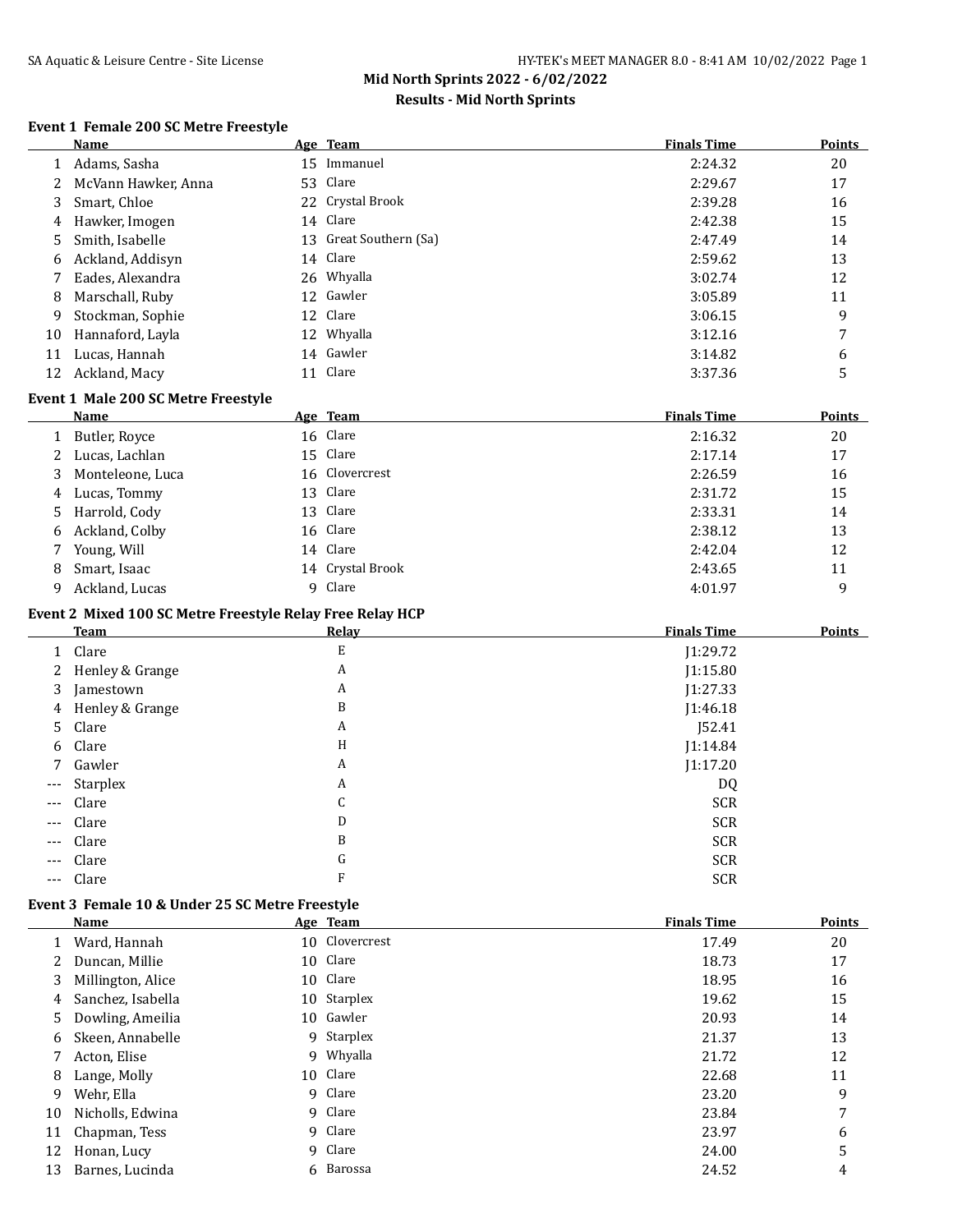# **Results - Mid North Sprints**

### **(Event 3 Female 10 & Under 25 SC Metre Freestyle)**

|    | Name              | Age Team        | <b>Finals Time</b> | <b>Points</b>             |
|----|-------------------|-----------------|--------------------|---------------------------|
| 14 | Hombsch, Olive    | 9 Clare         | 25.61              | 3                         |
| 15 | Duncan, Sophia    | 8 Clare         | 25.89              | 2                         |
| 16 | Ottens, Clara     | 8 Clare         | 26.41              | $\blacktriangleleft$<br>т |
| 17 | Wood, Madison     | 10 Clare        | 26.46              |                           |
| 18 | Tiver, Sophie     | 9 Clare         | 26.63              |                           |
| 19 | Lally, Zara       | 8 Clare         | 26.93              |                           |
| 20 | Stockman, Eliza   | 7 Clare         | 27.04              |                           |
| 21 | Jaeschke, Ruby    | 10 Clare        | 29.39              |                           |
| 22 | Mcfarlane, Rubi   | 8 Gawler        | 29.56              |                           |
| 23 | Donnellan, Haylee | 7 Crystal Brook | 29.82              |                           |
| 24 | Fourie, Karla     | 7 Mountain Pool | 32.09              |                           |
| 25 | Donnellan, Hannah | 7 Crystal Brook | 32.17              |                           |
| 26 | Wood, Violet      | 8 Clare         | 33.58              |                           |
| 27 | Swincer, Isobel   | 6 Barossa       | 34.66              |                           |

### **Event 3 Male 10 & Under 25 SC Metre Freestyle**

|     | Name             | Age | <b>Team</b> | <b>Finals Time</b> | <b>Points</b> |
|-----|------------------|-----|-------------|--------------------|---------------|
| 1   | Stubbings, Ewan  | 10  | Starplex    | 16.21              | 20            |
| 2   | Lewcock, Noah    | 10  | Barossa     | 16.34              | 17            |
| 3   | Herrmann, Quade  | 10  | Gawler      | 17.53              | 16            |
| 4   | Geister, Sonny   | 8   | Barossa     | 18.69              | 15            |
| 5   | Barnes, Edward   | 10  | Barossa     | 18.84              | 14            |
| 6   | Ackland, Lucas   | 9   | Clare       | 19.04              | 13            |
|     | Swincer, Harry   | 9.  | Barossa     | 19.44              | 12            |
| 8   | Wright, Xavier   | 10  | Whyalla     | 19.46              | 11            |
| 9   | Wilson, Archer   | 9   | Gawler      | 20.32              | 9             |
| 10  | Schutz, Liam     | 10  | Clare       | 22.33              | 7             |
| 11  | Thamm, Tyson     | 9   | Clare       | 23.24              | 6             |
| 12  | Jacobs, Elias    | 8   | Whyalla     | 23.63              | 5             |
| 13  | Cadzow, Jack     | 8   | Jamestown   | 24.66              | 4             |
| 14  | Chipman, Oscar   | 8   | Barossa     | 25.13              | 3             |
| 15  | Wilson, Elliot   | 7   | Gawler      | 25.31              | 2             |
| 16  | McKenzie, Paul   | 9   | Barossa     | 25.80              | 1             |
| 17  | Lehmann, Archie  | 10  | Clare       | 26.17              |               |
| 18  | McKenzie, Jaxon  | 8   | Barossa     | 36.90              |               |
| --- | Hombsch, Jackson | 10  | Clare       | DQ                 |               |
| --- | Nys, Harrison    | 10  | Gawler      | <b>NS</b>          |               |
|     |                  |     |             |                    |               |

### **Event 4 Female 11-12 25 SC Metre Freestyle**

|       | Name             |    | Age Team            | <b>Finals Time</b> | <b>Points</b> |
|-------|------------------|----|---------------------|--------------------|---------------|
|       | Sanchez, Madison | 12 | Starplex            | 14.63              | 20            |
|       | Greenham, Violet |    | 12 Playford Aquatic | 14.82              | 17            |
| 3     | Griffiths, Ellie | 11 | Gawler              | 14.91              | 16            |
| 4     | Geister, Leni    | 11 | Barossa             | 15.07              | 15            |
| 5.    | Stockman, Sophie | 12 | Clare               | 15.98              | 14            |
| 6     | Cadzow, Georgia  | 11 | Jamestown           | 16.01              | 13            |
| 7     | Smith, Grace     | 11 | Great Southern (Sa) | 16.07              | 12            |
| 8     | Roberts, Chelsy  | 12 | Kent Town           | 16.10              | 11            |
| 9     | Walsh, Emily     | 11 | Mountain Pool       | 16.47              | 9             |
| 10    | Marschall, Ruby  | 12 | Gawler              | 16.75              | 7             |
| 11    | Skeen, Sophie    | 11 | Starplex            | 17.12              | 6             |
| $*12$ | Cooper, Emmylou  |    | 12 Clare            | 17.64              | 4.50          |
| $*12$ | Fourie, Emma     | 12 | Mountain Pool       | 17.64              | 4.50          |
| 14    | Wood, Charlotte  | 11 | Clare               | 17.65              | 3             |
| 15    | Ackland, Macy    | 11 | Clare               | 17.72              | 2             |
| 16    | Nicholls, Lucy   |    | 12 Clare            | 18.14              |               |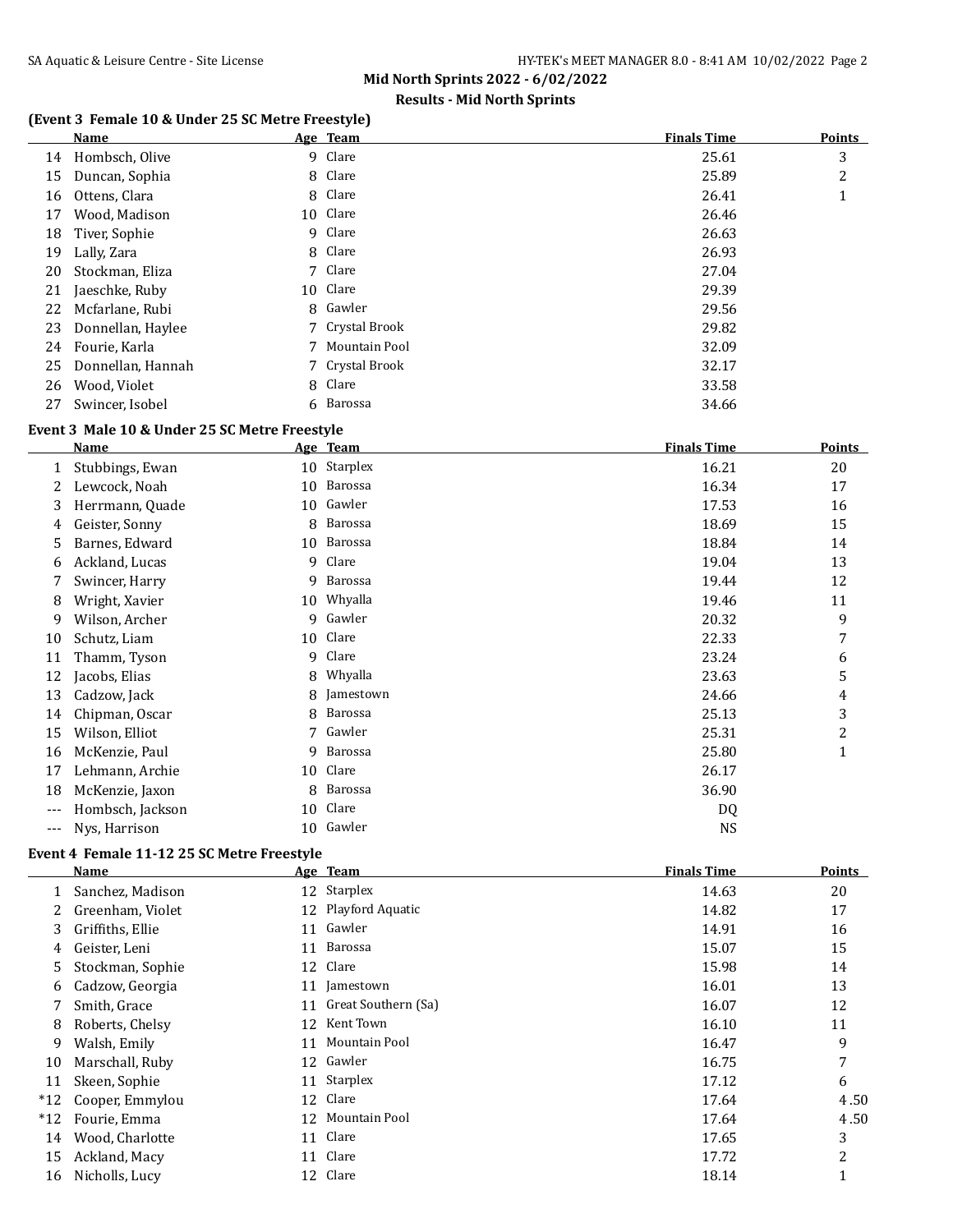# **Results - Mid North Sprints**

# **(Event 4 Female 11-12 25 SC Metre Freestyle)**

|              | <b>Name</b>                                |    | Age Team               | <b>Finals Time</b> | <b>Points</b>       |
|--------------|--------------------------------------------|----|------------------------|--------------------|---------------------|
| 17           | Dowler, Indiana                            |    | 11 Starplex            | 18.68              |                     |
| 18           | Wehr, Maddison                             |    | 11 Clare               | 18.75              |                     |
| 19           | Hammond, Elizabeth                         | 11 | Mountain Pool          | 19.47              |                     |
| 20           | Jacobs, Kerryann                           |    | 11 Whyalla             | 20.69              |                     |
| 21           | Hooper, Emily                              |    | 12 Barossa             | 21.04              |                     |
| 22           | Coles, Ella                                | 11 | Clare                  | 21.09              |                     |
| 23           | Marschall, Grace                           | 11 | Gawler                 | 22.73              |                     |
| 24           | Lucas, Skye                                |    | 11 Gawler              | 22.75              |                     |
| 25           | Sangster, Georgina                         |    | 11 Jamestown           | 23.38              |                     |
|              | Event 4 Female 13-14 25 SC Metre Freestyle |    |                        |                    |                     |
|              | Name                                       |    | Age Team               | <b>Finals Time</b> | <b>Points</b>       |
|              | 1 Dowler, Isabella                         |    | 13 Starplex            | 14.79              | 20                  |
| 2            | Hawker, Imogen                             |    | 14 Clare               | 15.02              | 17                  |
| 3            | Smith, Isabelle                            |    | 13 Great Southern (Sa) | 15.52              | 16                  |
| 4            | Ackland, Addisyn                           |    | 14 Clare               | 15.90              | 15                  |
| 5            | Duncan, Daisy                              |    | 13 Clare               | 15.91              | 14                  |
| 6            | Giles, Dakota                              |    | 13 Clare               | 15.94              | 13                  |
| 7            | Giles, Tatum                               |    | 13 Clare               | 16.03              | 12                  |
| 8            | Pearce, Keely                              |    | 14 Clare               | 16.27              | 11                  |
| 9            | Lucas, Hannah                              |    | 14 Gawler              | 17.43              | 9                   |
| 10           | Brooks, Tamika                             |    | 13 Henley & Grange     | 20.73              | 7                   |
| 11           | Sangster, Nicole                           | 13 | Jamestown              | 22.37              | 6                   |
| ---          | Noriega, Emilia                            | 13 | Immanuel               | X13.67             |                     |
| $---$        | Smith, Keeley                              |    | 14 Murray Bridge       | <b>NS</b>          |                     |
|              |                                            |    |                        |                    |                     |
|              | Event 4 Female 15-16 25 SC Metre Freestyle |    |                        |                    |                     |
|              | Name                                       |    | Age Team               | <b>Finals Time</b> | <b>Points</b>       |
| 1            | Reimann, Phoebe                            |    | 15 Starplex            | 13.15              | 20                  |
| 2            | Roberts, Amelia                            |    | 15 Clare               | 13.73              | 17                  |
| 3            | Gorman, Gabrielle                          |    | 16 Starplex            | 13.87              | 16                  |
| 4            | Chapman, Jade                              |    | 15 Clare               | 14.67              | 15                  |
| 5            | Jaeschke, Lara                             |    | 15 Clare               | 14.88              | 14                  |
| 6            | Hammond, Chloe                             | 15 | Whyalla                | 15.02              | 13                  |
| 7            | Young, Macy                                |    | 16 Clare               | 15.67              | 12                  |
| 8            | Griffiths, Reese                           |    | 15 Gawler              | 18.21              | 11                  |
| 9            | Herrmann, Jorja                            |    | 16 Gawler              | 20.12              | 9                   |
|              | Event 4 Male 11-12 25 SC Metre Freestyle   |    |                        |                    |                     |
|              | <b>Name</b>                                |    | Age Team               | <b>Finals Time</b> | <b>Points</b>       |
|              | 1 Adcock, Lincoln                          |    | 11 Henley & Grange     | 16.12              | 20                  |
| 2            | Millington, Rupert                         |    | 12 Clare               | 16.31              | 17                  |
| 3            | Thamm, Lucas                               |    | 12 Clare               | 16.37              | 16                  |
| 4            | Swincer, Sam                               |    | 12 Barossa             | 17.55              | 15                  |
| 5            | Newman, Cooper                             |    | 11 Mountain Pool       | 17.84              | 14                  |
| 6            | Hammond, Jack                              |    | 11 Whyalla             | 19.58              | 13                  |
| 7            | Marsh, Samuel                              |    | 11 Mountain Pool       | 23.73              | 12                  |
| $---$        | Correa, Bryce                              |    | 12 Clare               | <b>NS</b>          |                     |
| $---$        | Nicholls, William                          |    | 11 Clare               | <b>NS</b>          |                     |
| $---$        | Nys, Lachie                                |    | 12 Gawler              | <b>NS</b>          |                     |
|              |                                            |    |                        |                    |                     |
|              | Event 4 Male 13-14 25 SC Metre Freestyle   |    |                        |                    |                     |
|              | Name                                       |    | Age Team               | <b>Finals Time</b> |                     |
| $\mathbf{1}$ | Stubbings, Harrison                        |    | 14 Starplex            | 13.05              | 20                  |
| 2            |                                            |    | 14 Clare               | 13.40              | 17                  |
| 3            | Young, Will<br>Thompson, Angus             |    | 14 Port Pirie          | 14.08              | <b>Points</b><br>16 |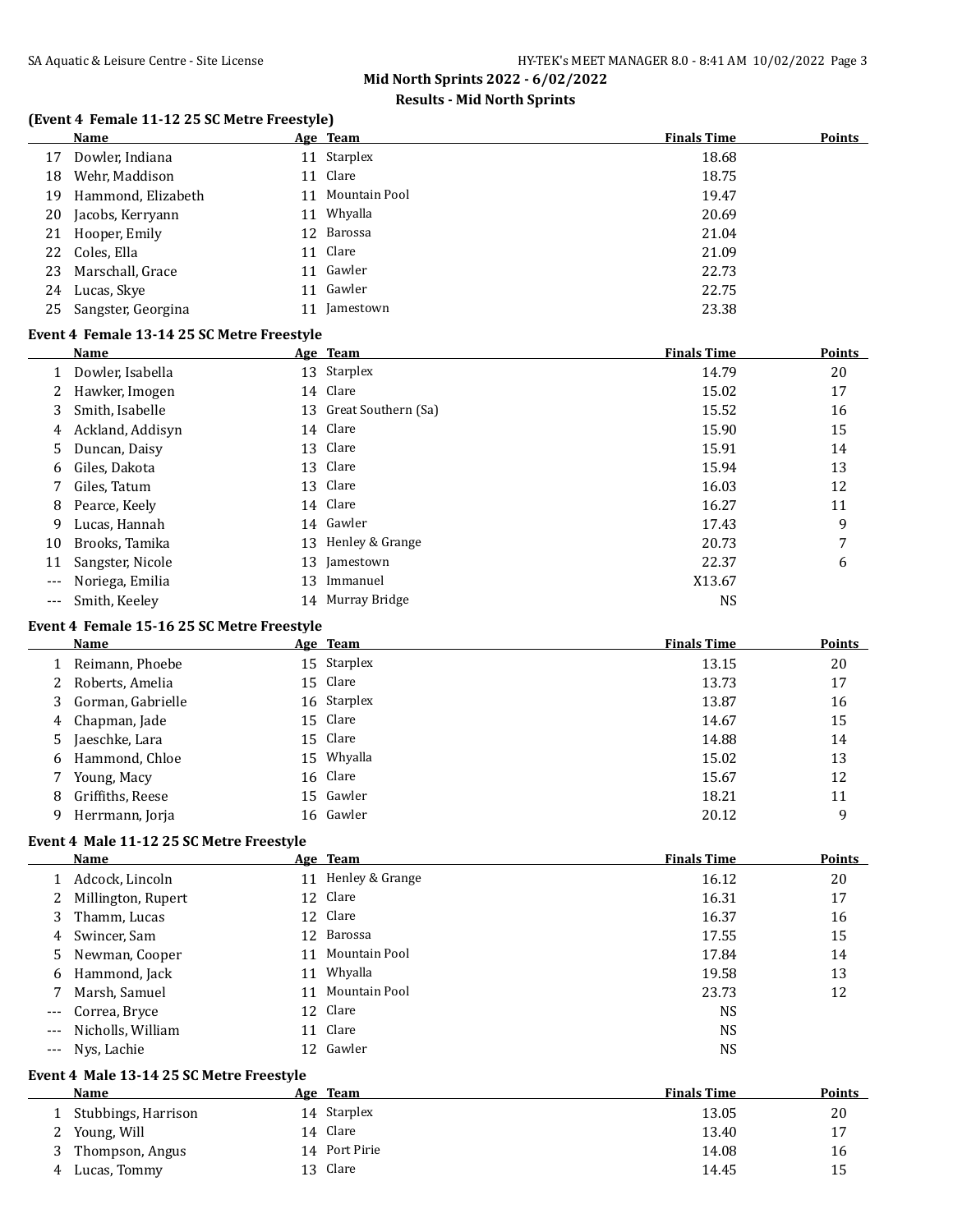# **Results - Mid North Sprints**

# **(Event 4 Male 13-14 25 SC Metre Freestyle)**

|              | Name                                                   |    | Age Team            | <b>Finals Time</b> | <b>Points</b> |
|--------------|--------------------------------------------------------|----|---------------------|--------------------|---------------|
| 5.           | Harrold, Cody                                          |    | 13 Clare            | 14.47              | 14            |
| 6            | Smart, Isaac                                           |    | 14 Crystal Brook    | 14.48              | 13            |
| 7            | Cooper, Cash                                           |    | 14 Clare            | 15.37              | 12            |
| 8            | Bampton, Peter                                         | 13 | Gawler              | 15.70              | 11            |
| 9            | Lehmann, Samuel                                        | 14 | Clare               | 17.74              | 9             |
| 10           | Daley, Jordan                                          | 13 | Clare               | 19.12              | 7             |
| $---$        | Walsh, Beau                                            | 13 | Mountain Pool       | <b>NS</b>          |               |
|              | Event 4 Male 15-16 25 SC Metre Freestyle               |    |                     |                    |               |
|              | Name                                                   |    | Age Team            | <b>Finals Time</b> | Points        |
|              | 1 Poole, Isaac                                         |    | 15 Starplex         | 12.44              | 20            |
| 2            | Lucas, Lachlan                                         |    | 15 Clare            | 12.56              | 17            |
| 3            | Smart, Max                                             |    | 16 Crystal Brook    | 12.71              | 16            |
| 4            | Monteleone, Luca                                       |    | 16 Clovercrest      | 13.67              | 15            |
| 5            | Ackland, Colby                                         |    | 16 Clare            | 13.70              | 14            |
| 6            | Butler, Royce                                          |    | 16 Clare            | 13.85              | 13            |
| 7            | Harrold, Jake                                          |    | 16 Clare            | 14.06              | 12            |
| ---          | Hobbs, Will                                            |    | 15 Gawler           | <b>NS</b>          |               |
|              |                                                        |    |                     |                    |               |
|              | Event 5 Female 17-29 25 SC Metre Freestyle<br>Name     |    | Age Team            | <b>Finals Time</b> | <b>Points</b> |
| 1            | Smart, Chloe                                           |    | 22 Crystal Brook    | 15.28              | 20            |
| 2            | Eades, Alexandra                                       |    | 26 Whyalla          | 17.93              | 17            |
| 3            | Martino, Alicia                                        |    | 24 Henley & Grange  | 26.87              | 16            |
|              |                                                        |    |                     |                    |               |
|              | Event 5 Female 30 & Over 25 SC Metre Freestyle         |    |                     |                    |               |
|              | <b>Name</b>                                            |    | Age Team            | <b>Finals Time</b> | <b>Points</b> |
| 1            | Brooks, Melanie                                        |    | 38 Henley & Grange  | 17.26              | 20            |
| 2            | Sangster, Emma                                         |    | 42 Jamestown        | 22.09              | 17            |
| 3            | Gobbett, Danah                                         |    | 32 Henley & Grange  | 24.81              | 16            |
| 4            | Rosser, Janine                                         |    | 48 Henley & Grange  | 31.37              | 15            |
|              | Event 5 Male 17-29 25 SC Metre Freestyle               |    |                     |                    |               |
|              | Name                                                   |    | Age Team            | <b>Finals Time</b> | <b>Points</b> |
| 1            | Mcfarlane, Ben                                         |    | 17 Gawler           | 11.88              | 20            |
| 2            | Weatherley, Joshua                                     |    | 21 Clare            | 12.42              | 17            |
| 3            | Bettens, Todd                                          |    | 27 Henley & Grange  | 22.21              | 16            |
|              | Event 5 Male 30 & Over 25 SC Metre Freestyle           |    |                     |                    |               |
|              | <u>Name</u>                                            |    | Age Team            | <b>Finals Time</b> | <b>Points</b> |
| 1            | Acton, Adam                                            |    | 41 Whyalla          | 15.42              | 20            |
| 2            | Adamson, John                                          |    | 40 Henley & Grange  | 18.16              | 17            |
| 3            | Langford, Adrian                                       |    | 32 Henley & Grange  | 21.63              | 16            |
|              | Event 6 Female 12 & Under 100 SC Metre Breaststroke    |    |                     |                    |               |
|              | <b>Name</b>                                            |    | Age Team            | <b>Finals Time</b> | <b>Points</b> |
| $\mathbf{1}$ | Greenham, Violet                                       |    | 12 Playford Aquatic | 1:35.56            | 20            |
| 2            | Griffiths, Ellie                                       | 11 | Gawler              | 1:35.92            | 17            |
| 3            | Stockman, Sophie                                       | 12 | Clare               | 1:43.47            | 16            |
| 4            | Marschall, Ruby                                        |    | 12 Gawler           | 1:46.59            | 15            |
| 5            | Coles, Ella                                            |    | 11 Clare            | 2:04.37            | 14            |
| 6            | Sanchez, Isabella                                      |    | 10 Starplex         | 2:18.45            | 13            |
| 7            | Jacobs, Kerryann                                       | 11 | Whyalla             | 2:21.16            | 12            |
| ---          | Dowler, Indiana                                        |    | 11 Starplex         | DQ                 |               |
|              |                                                        |    |                     |                    |               |
|              | Event 6 Female 13-16 100 SC Metre Breaststroke<br>Name |    | Age Team            | <b>Finals Time</b> | <b>Points</b> |
| 1            | Reimann, Phoebe                                        |    | 15 Starplex         | 1:22.83            | 20            |
|              |                                                        |    |                     |                    |               |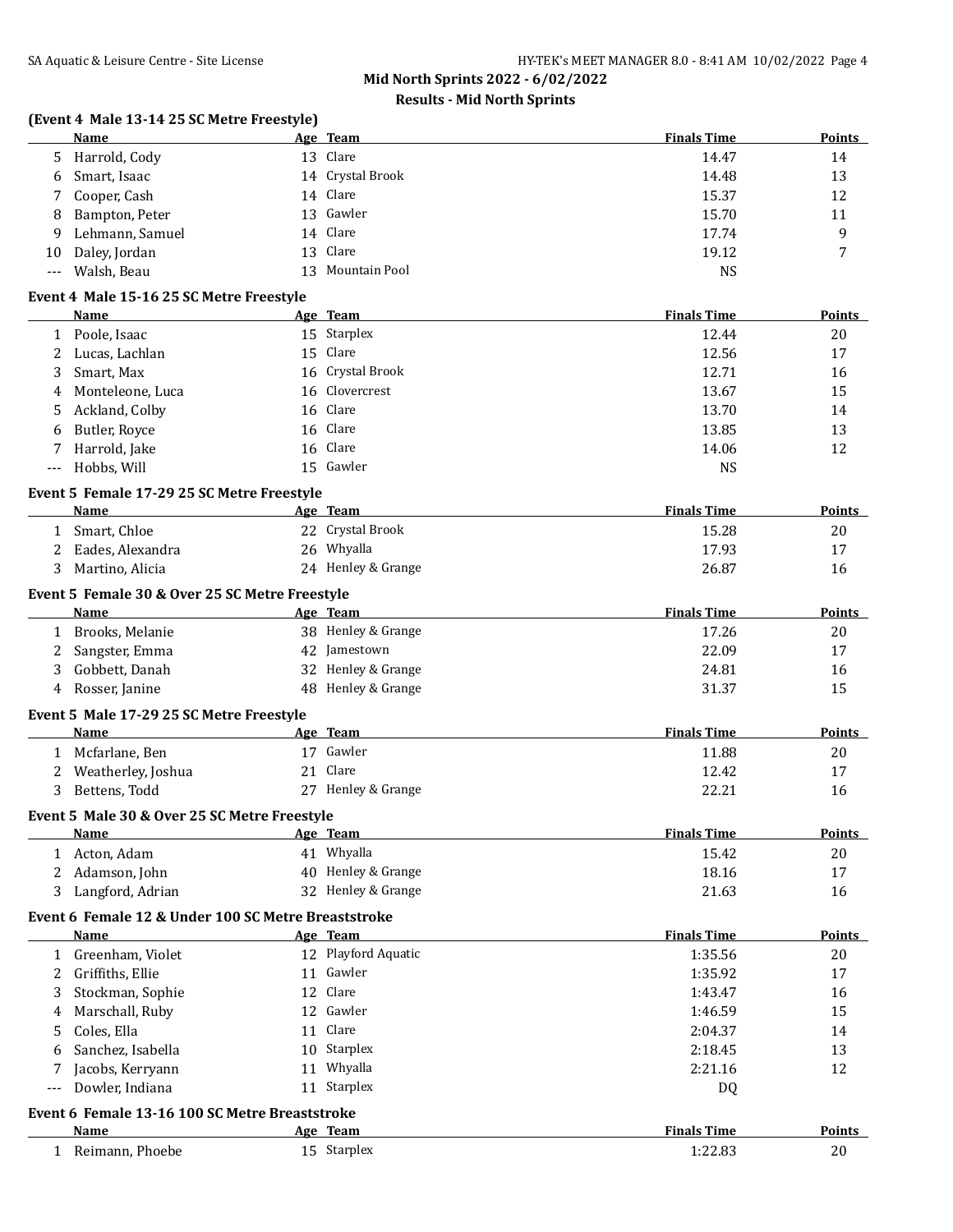# **Results - Mid North Sprints**

### **(Event 6 Female 13-16 100 SC Metre Breaststroke)**

|              | Name                                              |    | Age Team               | <b>Finals Time</b> | <b>Points</b> |
|--------------|---------------------------------------------------|----|------------------------|--------------------|---------------|
| 2            | Dowler, Isabella                                  |    | 13 Starplex            | 1:26.40            | 17            |
| 3            | Adams, Sasha                                      |    | 15 Immanuel            | 1:28.21            | 16            |
| 4            | Hawker, Imogen                                    | 14 | Clare                  | 1:31.32            | 15            |
| 5            | Venning, Abigael                                  | 16 | Clovercrest            | 1:35.62            | 14            |
| 6            | Hammond, Chloe                                    | 15 | Whyalla                | 1:37.07            | 13            |
| 7            | Newman, Ella                                      | 14 | Mountain Pool          | 1:44.04            | 12            |
| 8            | Ackland, Addisyn                                  | 14 | Clare                  | 1:54.17            | 11            |
| $---$        | Noriega, Emilia                                   |    | 13 Immanuel            | X1:30.91           |               |
|              | Event 6 Male 12 & Under 100 SC Metre Breaststroke |    |                        |                    |               |
|              | Name                                              |    | Age Team               | <b>Finals Time</b> | Points        |
|              | 1 Herrmann, Quade                                 |    | 10 Gawler              | 1:56.52            | 20            |
| 2            | Swincer, Sam                                      |    | 12 Barossa             | 2:05.62            | 17            |
|              |                                                   | 9  | Clare                  |                    |               |
| 3            | Ackland, Lucas                                    |    | 11 Mountain Pool       | 2:11.26            | 16            |
| 4            | Marsh, Samuel                                     |    |                        | 2:16.22            | 15            |
|              | Event 6 Male 13-16 100 SC Metre Breaststroke      |    |                        |                    |               |
|              | <b>Name</b>                                       |    | Age Team               | <b>Finals Time</b> | <b>Points</b> |
|              | 1 Poole, Isaac                                    |    | 15 Starplex            | 1:13.43            | 20            |
| 2            | Collings, Kieran                                  |    | 14 Marion              | 1:16.42            | 17            |
| 3            | Lucas, Lachlan                                    | 15 | Clare                  | 1:22.18            | 16            |
| 4            | Harrold, Jake                                     | 16 | Clare                  | 1:28.10            | 15            |
| 5            | Thompson, Angus                                   |    | 14 Port Pirie          | 1:35.02            | 14            |
| 6            | Ackland, Colby                                    | 16 | Clare                  | 1:36.45            | 13            |
| $---$        | Stubbings, Harrison                               |    | 14 Starplex            | X1:27.74           |               |
| $---$        | Lehmann, Samuel                                   |    | 14 Clare               | <b>DQ</b>          |               |
|              | Event 6 Male 17 & Over 100 SC Metre Breaststroke  |    |                        |                    |               |
|              | Name                                              |    | Age Team               | <b>Finals Time</b> | <b>Points</b> |
|              | 1 Mcfarlane, Ben                                  |    | 17 Gawler              | 1:17.39            | 20            |
|              |                                                   |    |                        |                    |               |
|              | Event 9 Female 12 & Under 100 SC Metre IM         |    |                        |                    |               |
|              | Name                                              |    | Age Team               | <b>Finals Time</b> | Points        |
|              | 1 Sanchez, Madison                                |    | 12 Starplex            | 1:19.48            | 20            |
| 2            | Greenham, Violet                                  |    | 12 Playford Aquatic    | 1:24.65            | 17            |
| 3            | Griffiths, Ellie                                  |    | 11 Gawler              | 1:26.38            | 16            |
| 4            | Stockman, Sophie                                  |    | 12 Clare               | 1:34.19            | 15            |
| 5            | Cadzow, Georgia                                   |    | 11 Jamestown           | 1:35.45            | 14            |
| 6            | Fourie, Emma                                      |    | 12 Mountain Pool       | 1:37.21            | 13            |
| 7            | Marschall, Ruby                                   |    | 12 Gawler              | 1:41.68            | 12            |
| 8            | Skeen, Sophie                                     |    | 11 Starplex            | 1:45.36            | 11            |
| 9            | Hammond, Elizabeth                                |    | 11 Mountain Pool       | 1:47.70            | 9             |
| 10           | Nicholls, Lucy                                    | 12 | Clare                  | 1:49.42            | 7             |
| 11           | Walsh, Emily                                      | 11 | Mountain Pool          | 1:49.51            | 6             |
| 12           | Ackland, Macy                                     | 11 | Clare                  | 1:50.87            | 5             |
| 13           | Ward, Hannah                                      | 10 | Clovercrest            | 1:52.33            | 4             |
| 14           | Newman, Alicia                                    | 11 | Mountain Pool          | 1:54.60            | 3             |
| 15           | Lucas, Skye                                       | 11 | Gawler                 | 2:05.12            | 2             |
| 16           | Marschall, Grace                                  | 11 | Gawler                 | 2:20.52            | $\mathbf{1}$  |
| $---$        | Geister, Leni                                     | 11 | Barossa                | DQ                 |               |
| $---$        | Smith, Grace                                      |    | 11 Great Southern (Sa) | DQ                 |               |
|              | Event 9 Female 13-16 100 SC Metre IM              |    |                        |                    |               |
|              | <b>Name</b>                                       |    | Age Team               | <b>Finals Time</b> | <b>Points</b> |
| $\mathbf{1}$ | Reimann, Phoebe                                   |    | 15 Starplex            | 1:13.26            | 20            |
|              | Adams, Sasha                                      |    | 15 Immanuel            |                    |               |
| 2            |                                                   |    | 16 Starplex            | 1:16.01            | 17            |
| 3            | Gorman, Gabrielle                                 |    |                        | 1:18.31            | 16            |
|              |                                                   |    |                        |                    |               |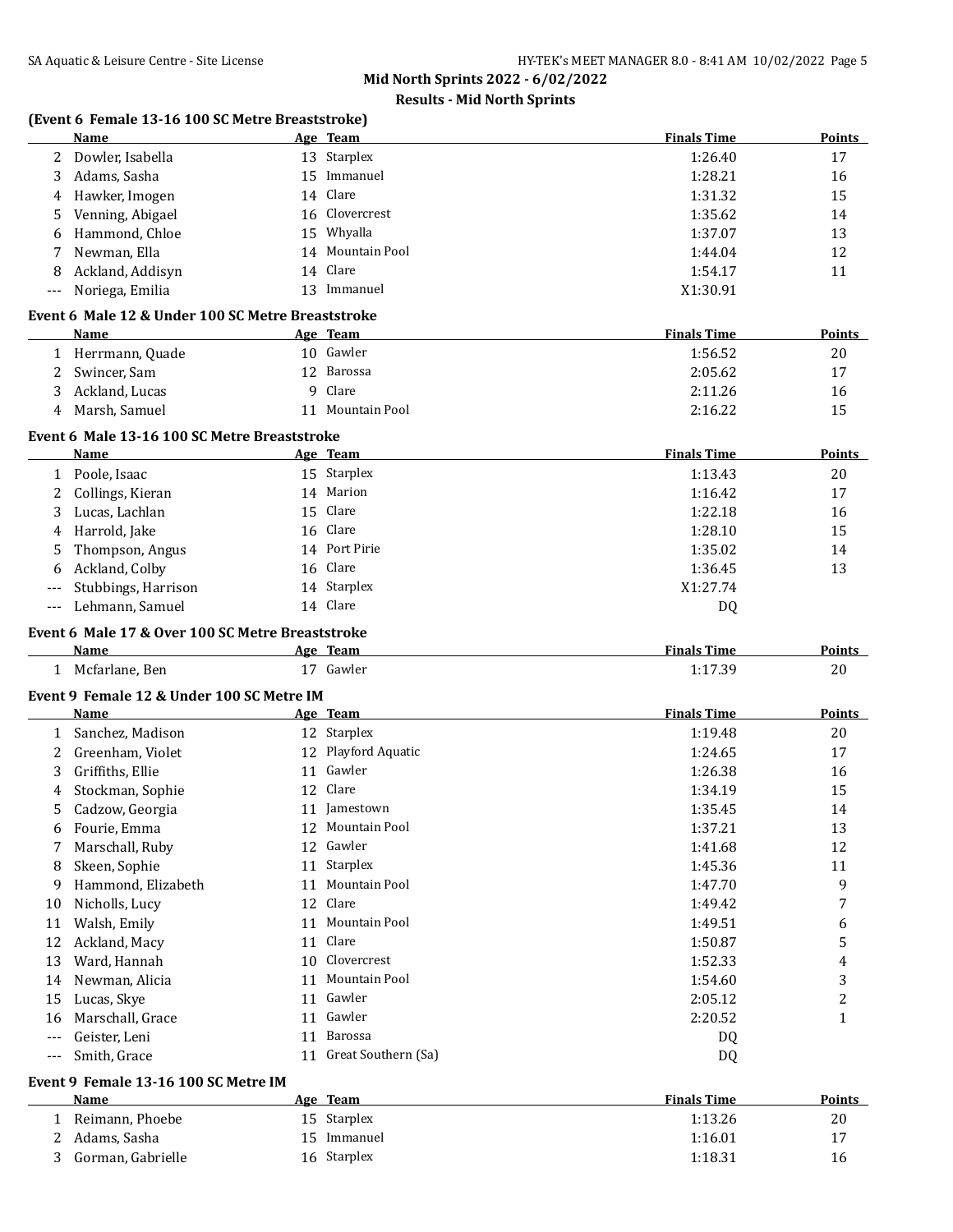# **Results - Mid North Sprints**

# **(Event 9 Female 13-16 100 SC Metre IM)**<br>Name Age Team

|                | Name                                     |    | Age Team           | <b>Finals Time</b> | <b>Points</b> |
|----------------|------------------------------------------|----|--------------------|--------------------|---------------|
| 4              | Dowler, Isabella                         |    | 13 Starplex        | 1:20.19            | 15            |
| 5              | Venning, Abigael                         |    | 16 Clovercrest     | 1:21.68            | 14            |
| 6              | Hawker, Imogen                           |    | 14 Clare           | 1:21.78            | 13            |
| 7              | Roberts, Amelia                          |    | 15 Clare           | 1:23.19            | 12            |
| 8              | Jaeschke, Lara                           | 15 | Clare              | 1:24.07            | 11            |
| 9              | Hammond, Chloe                           |    | 15 Whyalla         | 1:25.53            | 9             |
| 10             | Newman, Ella                             | 14 | Mountain Pool      | 1:31.58            | 7             |
| 11             | Young, Macy                              |    | 16 Clare           | 1:33.02            | 6             |
| 12             | Ackland, Addisyn                         |    | 14 Clare           | 1:38.54            | 5             |
| 13             | Pearce, Keely                            |    | 14 Clare           | 1:43.67            | 4             |
| 14             | Lucas, Hannah                            |    | 14 Gawler          | 1:44.01            | 3             |
| 15             | Herrmann, Jorja                          |    | 16 Gawler          | 1:59.18            | 2             |
|                | Griffiths, Reese                         |    | 15 Gawler          | <b>NS</b>          |               |
|                | Smith, Keeley                            |    | 14 Murray Bridge   | <b>NS</b>          |               |
|                | Event 9 Female 17 & Over 100 SC Metre IM |    |                    |                    |               |
|                | Name                                     |    | Age Team           | <b>Finals Time</b> | <b>Points</b> |
|                | 1 McVann Hawker, Anna                    |    | 53 Clare           | 1:18.67            | 20            |
| 2              | Eades, Alexandra                         |    | 26 Whyalla         | 1:41.39            | 17            |
| 3              | Rosser, Janine                           |    | 48 Henley & Grange | 2:57.96            | 16            |
|                | Event 9 Male 12 & Under 100 SC Metre IM  |    |                    |                    |               |
|                | Name                                     |    | Age Team           | <b>Finals Time</b> | <b>Points</b> |
|                | 1 Newman, Cooper                         |    | 11 Mountain Pool   | 1:49.34            | 20            |
| 2              | Swincer, Harry                           | 9  | Barossa            | 1:57.80            | 17            |
| 3              | Ackland, Lucas                           | 9  | Clare              | 2:00.45            | 16            |
| ---            | Marsh, Samuel                            | 11 | Mountain Pool      | DQ                 |               |
| $---$          | Stubbings, Ewan                          | 10 | Starplex           | DQ                 |               |
| $---$          | Herrmann, Quade                          | 10 | Gawler             | DQ                 |               |
| ---            | Swincer, Sam                             | 12 | Barossa            | DQ                 |               |
| $\overline{a}$ | Nys, Lachie                              |    | 12 Gawler          | <b>NS</b>          |               |
|                | Event 9 Male 13-16 100 SC Metre IM       |    |                    |                    |               |
|                | Name                                     |    | Age Team           | <b>Finals Time</b> | Points        |
| $\mathbf{1}$   | Lucas, Lachlan                           |    | 15 Clare           | 1:07.80            | 20            |
| 2              | Poole, Isaac                             |    | 15 Starplex        | 1:08.99            | 17            |
| 3              | Stubbings, Harrison                      |    | 14 Starplex        | 1:12.06            | 16            |
| 4              | Collings, Kieran                         |    | 14 Marion          | 1:16.46            | 15            |
| 5              | Smart, Max                               |    | 16 Crystal Brook   | 1:16.90            | 14            |
| 6              | Monteleone, Luca                         |    | 16 Clovercrest     | 1:19.01            | 13            |
| 7              | Lucas, Tommy                             |    | 13 Clare           | 1:19.25            | 12            |
| 8              | Butler, Royce                            |    | 16 Clare           | 1:19.77            | 11            |
| 9              | Young, Will                              |    | 14 Clare           | 1:19.92            | 9             |
| 10             | Thompson, Angus                          |    | 14 Port Pirie      | 1:24.37            | 7             |
| 11             | Ackland, Colby                           |    | 16 Clare           | 1:24.76            | 6             |
| 12             | Smart, Isaac                             |    | 14 Crystal Brook   | 1:26.85            | 5             |
| 13             | Lehmann, Samuel                          |    | 14 Clare           | 1:53.87            | 4             |
| $---$          | Walsh, Beau                              |    | 13 Mountain Pool   | <b>NS</b>          |               |
|                |                                          |    |                    |                    |               |

### **Event 9 Male 17 & Over 100 SC Metre IM**

|   | Name               | Age Team           | <b>Finals Time</b> | Points |
|---|--------------------|--------------------|--------------------|--------|
|   | Mcfarlane, Ben     | Gawler             | 1:09.04            | 20     |
|   | Weatherley, Joshua | Clare              | 1:11.64            | 17     |
|   | Adamson, John      | 40 Henley & Grange | 1:47.12            | 16     |
| 4 | Langford, Adrian   | 32 Henley & Grange | 2:09.64            | 15     |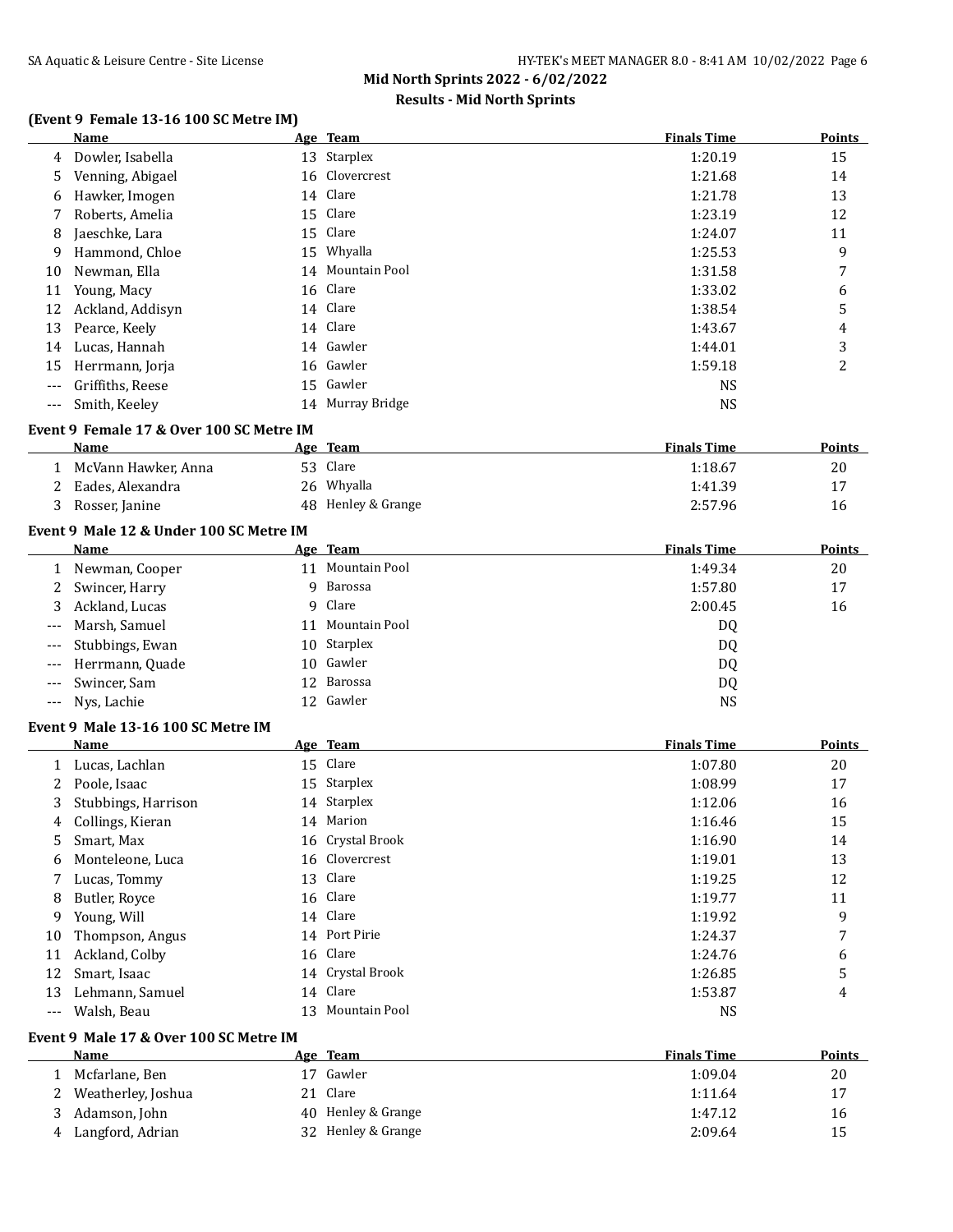# **Results - Mid North Sprints**

### **Event 10 Female 10 & Under 25 SC Metre Backstroke**

| <b>Name</b>       |    |               | <b>Finals Time</b>                                                                       | <b>Points</b> |
|-------------------|----|---------------|------------------------------------------------------------------------------------------|---------------|
| Millington, Alice | 10 |               | 23.15                                                                                    | 20            |
| Ward, Hannah      | 10 |               | 24.05                                                                                    | 17            |
| Duncan, Millie    | 10 | Clare         | 24.13                                                                                    | 16            |
| Acton, Elise      | 9  | Whyalla       | 25.64                                                                                    | 15            |
| Dowling, Ameilia  | 10 |               | 26.29                                                                                    | 14            |
| Skeen, Annabelle  | 9  | Starplex      | 26.96                                                                                    | 13            |
| Ottens, Clara     | 8  | Clare         | 28.85                                                                                    | 12            |
| Chapman, Tess     | 9  | Clare         | 30.20                                                                                    | 11            |
| Lange, Molly      |    |               | 31.10                                                                                    | 9             |
| Honan, Lucy       | 9  | Clare         | 32.28                                                                                    | 7             |
| Duncan, Sophia    | 8  | Clare         | 33.57                                                                                    | 6             |
| Hombsch, Olive    | 9  |               | 33.62                                                                                    | 5             |
| Wood, Madison     | 10 |               | 34.08                                                                                    | 4             |
| Fourie, Karla     |    | Mountain Pool | 34.72                                                                                    | 3             |
| Jaeschke, Ruby    | 10 |               | 34.73                                                                                    | 2             |
| Barnes, Lucinda   | 6  | Barossa       | 35.13                                                                                    | $\mathbf{1}$  |
| Mcfarlane, Rubi   | 8  |               | 35.58                                                                                    |               |
| Stockman, Eliza   | 7  | Clare         | 36.92                                                                                    |               |
| Wehr, Ella        | 9  | Clare         | 37.07                                                                                    |               |
| Swincer, Isobel   | 6  | Barossa       | 38.36                                                                                    |               |
| Lally, Zara       | 8  | Clare         | 41.34                                                                                    |               |
| Tiver, Sophie     | 9  | Clare         | 42.54                                                                                    |               |
|                   |    | 10            | Age Team<br>Clare<br>Clovercrest<br>Gawler<br>Clare<br>Clare<br>Clare<br>Clare<br>Gawler |               |

### **Event 10 Male 10 & Under 25 SC Metre Backstroke**

|       | Name             |    | Age Team    | <b>Finals Time</b> | <b>Points</b> |
|-------|------------------|----|-------------|--------------------|---------------|
| 1     | Stubbings, Ewan  |    | 10 Starplex | 19.86              | 20            |
| 2     | Lewcock, Noah    | 10 | Barossa     | 19.92              | 17            |
| 3     | Herrmann, Quade  | 10 | Gawler      | 21.32              | 16            |
| 4     | Barnes, Edward   | 10 | Barossa     | 22.41              | 15            |
| 5     | Geister, Sonny   | 8  | Barossa     | 23.14              | 14            |
| 6     | Hombsch, Jackson | 10 | Clare       | 24.29              | 13            |
| 7     | Wilson, Archer   | 9  | Gawler      | 24.53              | 12            |
| 8     | Ackland, Lucas   | 9  | Clare       | 25.70              | 11            |
| 9     | Wright, Xavier   |    | 10 Whyalla  | 25.78              | 9             |
| 10    | Swincer, Harry   | 9  | Barossa     | 26.21              | 7             |
| 11    | Lehmann, Archie  | 10 | Clare       | 30.55              | 6             |
| 12    | Schutz, Liam     | 10 | Clare       | 30.76              | 5             |
| $*13$ | Jacobs, Elias    | 8. | Whyalla     | 32.87              | 3.50          |
| $*13$ | Chipman, Oscar   | 8  | Barossa     | 32.87              | 3.50          |
| 15    | Cadzow, Jack     | 8  | Jamestown   | 33.66              | 2             |
| 16    | Wilson, Elliot   |    | Gawler      | 34.43              | 1             |
| 17    | Thamm, Tyson     | 9  | Clare       | 34.84              |               |

### **Event 11 Female 11-12 25 SC Metre Backstroke**

|    | Name               |    | Age Team               | <b>Finals Time</b> | <b>Points</b> |
|----|--------------------|----|------------------------|--------------------|---------------|
|    | Geister, Leni      |    | 11 Barossa             | 18.52              | 20            |
|    | 2 Griffiths, Ellie |    | 11 Gawler              | 18.60              | 17            |
|    | 3 Cadzow, Georgia  | 11 | Jamestown              | 19.90              | 16            |
| 4  | Fourie, Emma       |    | 12 Mountain Pool       | 20.68              | 15            |
| 5. | Smith, Grace       |    | 11 Great Southern (Sa) | 21.22              | 14            |
| 6  | Stockman, Sophie   |    | 12 Clare               | 21.54              | 13            |
|    | Wood, Charlotte    |    | 11 Clare               | 23.54              | 12            |
| 8  | Cooper, Emmylou    |    | 12 Clare               | 23.91              | 11            |
| 9  | Newman, Alicia     | 11 | Mountain Pool          | 24.27              | 9             |
| 10 | Ackland, Macy      |    | 11 Clare               | 24.51              | 7             |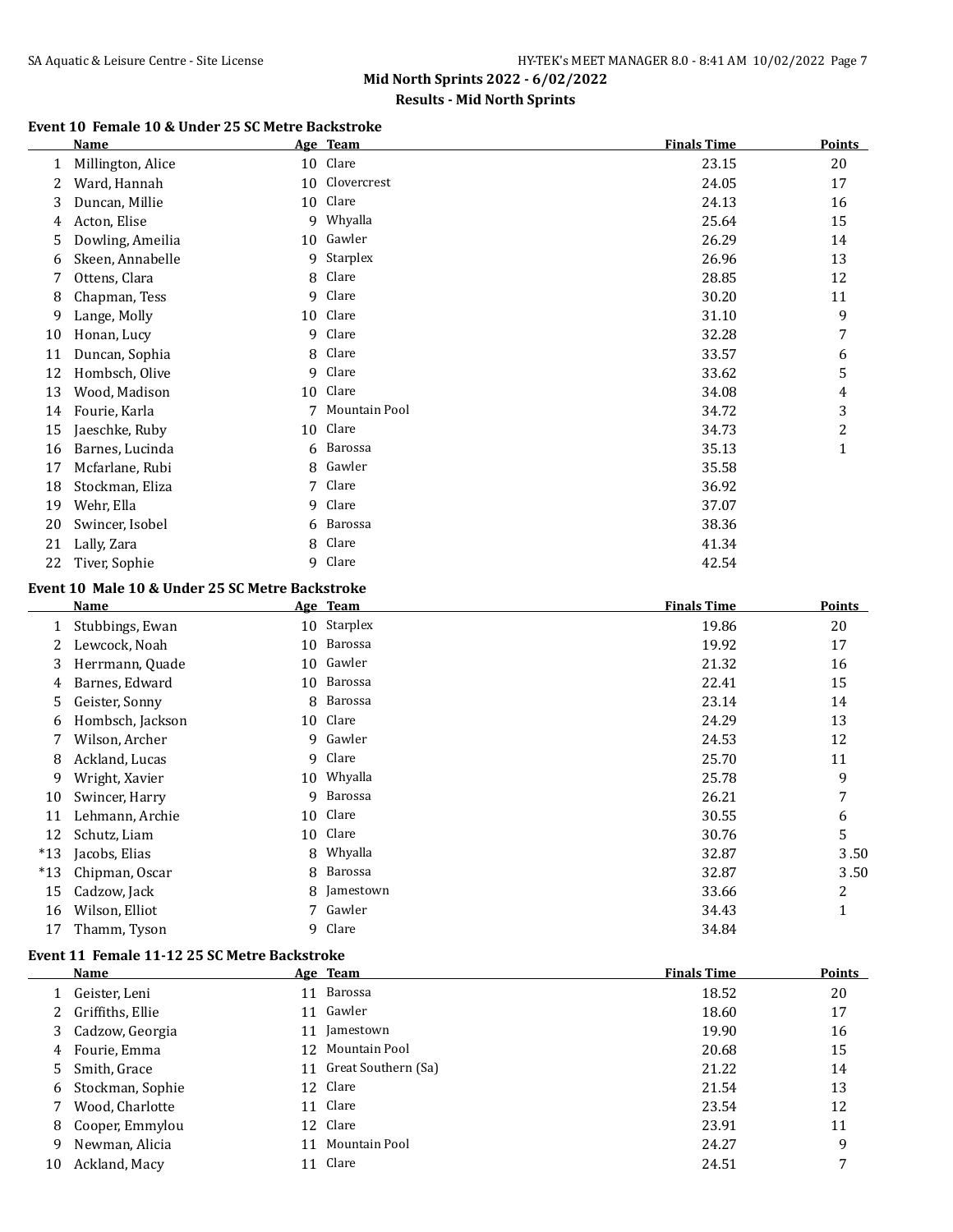# **Results - Mid North Sprints**

# **(Event 11 Female 11-12 25 SC Metre Backstroke)**

|    | Name                  | Age Team     | <b>Finals Time</b> | <b>Points</b> |
|----|-----------------------|--------------|--------------------|---------------|
| 11 | Marschall, Ruby       | 12 Gawler    | 24.77              | 6             |
| 12 | Wehr, Maddison        | 11 Clare     | 25.32              | 5             |
|    | 13 Jacobs, Kerryann   | 11 Whyalla   | 25.52              | 4             |
|    | 14 Lucas, Skye        | 11 Gawler    | 25.77              | 3             |
|    | 15 Dowler, Indiana    | 11 Starplex  | 26.59              | າ<br>▵        |
|    | 16 Sangster, Georgina | 11 Jamestown | 28.08              |               |
|    | 17 Marschall, Grace   | 11 Gawler    | 28.49              |               |
|    | --- Sanchez, Madison  | 12 Starplex  | D <sub>0</sub>     |               |

#### **Event 11 Female 13-14 25 SC Metre Backstroke**

|       | Name             |    | Age Team               | <b>Finals Time</b> | Points |
|-------|------------------|----|------------------------|--------------------|--------|
|       | Dowler, Isabella |    | 13 Starplex            | 18.50              | 20     |
| 2     | Giles, Dakota    |    | 13 Clare               | 20.18              | 17     |
| 3.    | Pearce, Keely    |    | 14 Clare               | 20.24              | 16     |
| 4     | Ackland, Addisyn |    | 14 Clare               | 20.72              | 15     |
| 5.    | Smith, Isabelle  |    | 13 Great Southern (Sa) | 20.99              | 14     |
| 6     | Duncan, Daisy    |    | 13 Clare               | 22.67              | 13     |
|       | Brooks, Tamika   |    | 13 Henley & Grange     | 25.49              | 12     |
| 8     | Sangster, Nicole | 13 | Jamestown              | 27.92              | 11     |
| $---$ | Noriega, Emilia  | 13 | Immanuel               | X17.59             |        |
| $---$ | Smith, Keeley    |    | 14 Murray Bridge       | NS                 |        |

#### **Event 11 Female 15-16 25 SC Metre Backstroke**

 $\overline{a}$ 

|    | Name                | Age Team    | <b>Finals Time</b> | <b>Points</b> |
|----|---------------------|-------------|--------------------|---------------|
|    | Reimann, Phoebe     | 15 Starplex | 15.42              | 20            |
|    | 2 Gorman, Gabrielle | 16 Starplex | 16.00              | 17            |
| 3. | Adams, Sasha        | 15 Immanuel | 17.10              | 16            |
|    | 4 Roberts, Amelia   | 15 Clare    | 17.76              | 15            |
|    | 5 Chapman, Jade     | 15 Clare    | 18.68              | 14            |
| 6  | Jaeschke, Lara      | 15 Clare    | 19.13              | 13            |
|    | Griffiths, Reese    | 15 Gawler   | 20.91              | 12            |
|    | Herrmann, Jorja     | 16 Gawler   | 26.61              | 11            |

#### **Event 11 Male 11-12 25 SC Metre Backstroke**

|   | Name               |    | Age Team           | <b>Finals Time</b> | <b>Points</b> |
|---|--------------------|----|--------------------|--------------------|---------------|
|   | Millington, Rupert |    | 12 Clare           | 20.35              | 20            |
|   | Thamm, Lucas       |    | 12 Clare           | 21.22              | 17            |
| 3 | Swincer, Sam       |    | 12 Barossa         | 21.38              | 16            |
| 4 | Adcock, Lincoln    |    | 11 Henley & Grange | 21.49              | 15            |
|   | 5 Bennett, Matthew |    | 12 Clare           | 24.38              | 14            |
| 6 | Hammond, Jack      | 11 | Whyalla            | 26.49              | 13            |
|   | --- Marsh, Samuel  | 11 | Mountain Pool      | DQ                 |               |
|   | --- Nys, Lachie    |    | 12 Gawler          | <b>NS</b>          |               |

### **Event 11 Male 13-14 25 SC Metre Backstroke**

|    | Name                |    | Age Team         | <b>Finals Time</b> | Points |
|----|---------------------|----|------------------|--------------------|--------|
|    | Stubbings, Harrison |    | 14 Starplex      | 15.84              | 20     |
| 2  | Young, Will         |    | 14 Clare         | 16.99              | 17     |
| 3  | Thompson, Angus     |    | 14 Port Pirie    | 17.69              | 16     |
| 4  | Lucas, Tommy        |    | 13 Clare         | 18.38              | 15     |
| 5. | Smart, Isaac        |    | 14 Crystal Brook | 18.90              | 14     |
| 6  | Harrold, Cody       |    | 13 Clare         | 18.96              | 13     |
|    | Bampton, Peter      |    | 13 Gawler        | 19.82              | 12     |
| 8  | Daley, Jordan       |    | 13 Clare         | 24.49              | 11     |
| 9  | Lehmann, Samuel     |    | 14 Clare         | 24.60              | 9      |
|    | Walsh, Beau         | 13 | Mountain Pool    | <b>NS</b>          |        |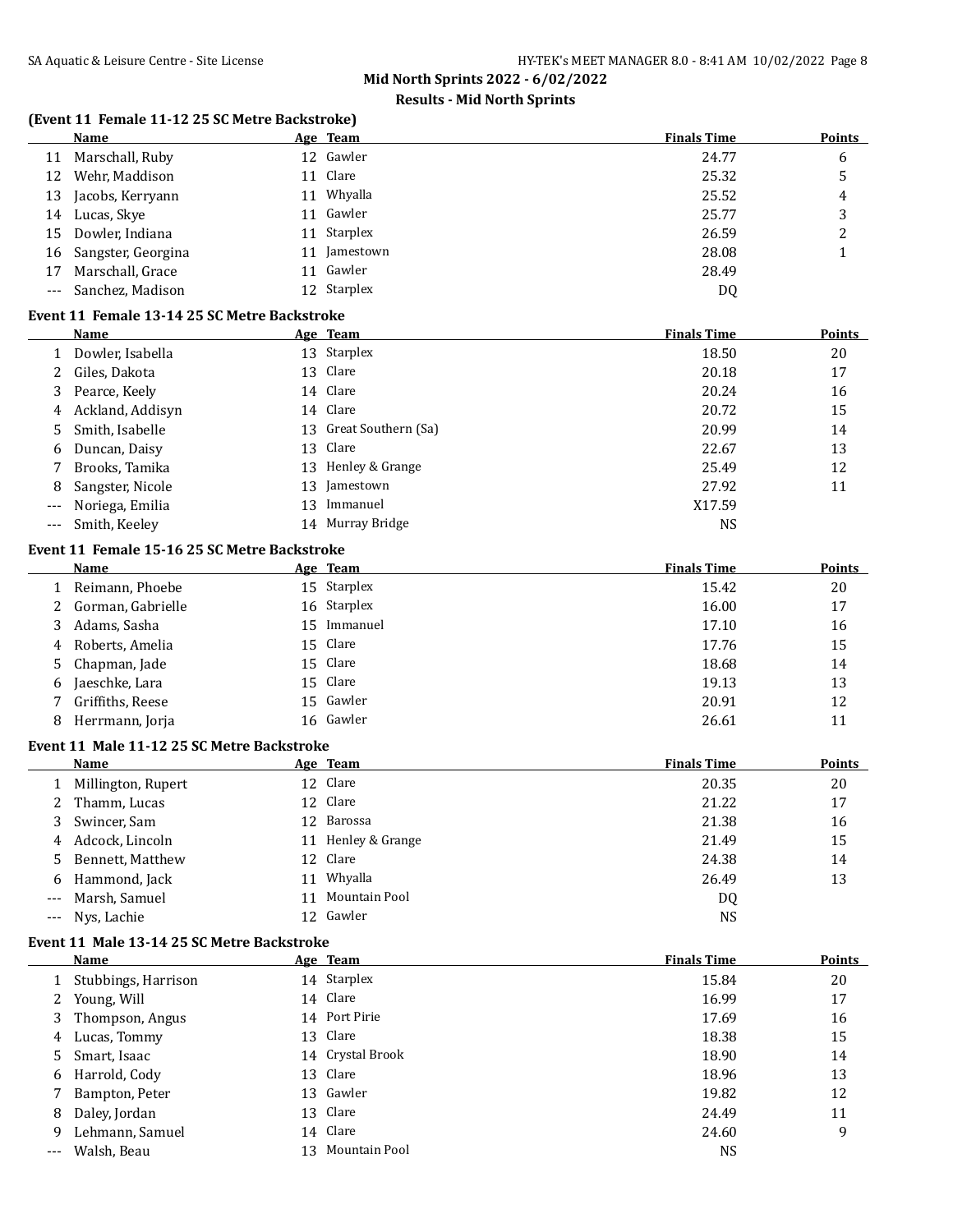|              | Event 11 Male 15-16 25 SC Metre Backstroke<br>Name        |    | Age Team           | <b>Finals Time</b> | Points        |
|--------------|-----------------------------------------------------------|----|--------------------|--------------------|---------------|
| $\mathbf{1}$ | Lucas, Lachlan                                            |    | 15 Clare           | 15.22              | 20            |
| 2            | Poole, Isaac                                              |    | 15 Starplex        | 16.24              | 17            |
| 3            | Smart, Max                                                |    | 16 Crystal Brook   | 16.49              | 16            |
| 4            | Monteleone, Luca                                          | 16 | Clovercrest        | 17.27              | 15            |
| 5            | Ackland, Colby                                            |    | 16 Clare           | 18.15              | 14            |
|              | Event 12 Female 17-29 25 SC Metre Backstroke              |    |                    |                    |               |
|              | Name                                                      |    | Age Team           | <b>Finals Time</b> | Points        |
|              | 1 Smart, Chloe                                            |    | 22 Crystal Brook   | 19.65              | 20            |
| 2            | Eades, Alexandra                                          |    | 26 Whyalla         | 21.47              | 17            |
| 3            | Martino, Alicia                                           |    | 24 Henley & Grange | 31.68              | 16            |
|              | Event 12 Female 30 & Over 25 SC Metre Backstroke          |    |                    |                    |               |
|              | Name                                                      |    | Age Team           | <b>Finals Time</b> | <b>Points</b> |
|              | 1 Brooks, Melanie                                         |    | 38 Henley & Grange | 21.70              | 20            |
| 2            | Sangster, Emma                                            |    | 42 Jamestown       | 29.80              | 17            |
| 3            | Gobbett, Danah                                            |    | 32 Henley & Grange | 32.92              | 16            |
| ---          | Rosser, Janine                                            |    | 48 Henley & Grange | DQ                 |               |
|              | Event 12 Male 17-29 25 SC Metre Backstroke                |    |                    |                    |               |
|              | <b>Name</b>                                               |    | Age Team           | <b>Finals Time</b> | <b>Points</b> |
|              | 1 Weatherley, Joshua                                      |    | 21 Clare           | 15.04              | 20            |
| 2            | Mcfarlane, Ben                                            |    | 17 Gawler          | 15.85              | 17            |
| 3            | Bettens, Todd                                             |    | 27 Henley & Grange | 31.78              | 16            |
|              | Event 12 Male 30 & Over 25 SC Metre Backstroke            |    |                    |                    |               |
|              | Name                                                      |    | Age Team           | <b>Finals Time</b> | Points        |
|              | 1 Acton, Adam                                             |    | 41 Whyalla         | 18.76              | 20            |
| 2            | Langford, Adrian                                          |    | 32 Henley & Grange | 23.94              | 17            |
|              | 3 Adamson, John                                           |    | 40 Henley & Grange | 23.96              | 16            |
|              | Event 13 Mixed 100 SC Metre Medley Relay Medley Relay HCP |    |                    |                    |               |
|              | Team                                                      |    | Relay              | <b>Finals Time</b> | <b>Points</b> |
|              | 1 Henley & Grange                                         |    | A                  | J1:32.15           |               |
| 2            | Clare                                                     |    | L                  | J1:45.52           |               |
| 3            | Mountain Pool                                             |    | A                  | J1:19.76           |               |
| 4            | Barossa                                                   |    | B                  | J1:33.94           |               |
| 5            | Clare                                                     |    | B                  | J1:47.24           |               |
| 6            | Gawler                                                    |    | A                  | J1:40.57           |               |
|              | Clare                                                     |    | I                  | <b>SCR</b>         |               |
| $---$        | Clare                                                     |    | H                  | <b>SCR</b>         |               |
| ---          | Clare                                                     |    | K                  | <b>SCR</b>         |               |
| ---          | Clare                                                     |    |                    | <b>SCR</b>         |               |
| ---          | Clare                                                     |    | С                  | <b>SCR</b>         |               |
| ---          | Clare                                                     |    | D                  | <b>SCR</b>         |               |
| ---          | Barossa                                                   |    | A                  | <b>SCR</b>         |               |
| ---          | Clare                                                     |    | A                  | <b>SCR</b>         |               |
| ---          | Clare                                                     |    | F                  | <b>SCR</b>         |               |
| $---$        | Clare                                                     |    | G                  | <b>SCR</b>         |               |
| ---          | Clare                                                     |    | E                  | <b>SCR</b>         |               |
|              | Event 14 Female 12 & Under 100 SC Metre Freestyle         |    |                    |                    |               |
|              | <b>Name</b>                                               |    | Age Team           | <b>Finals Time</b> | <b>Points</b> |
|              |                                                           |    |                    |                    |               |

| Name               | Age ream            | rinais lime | <b>POINTS</b> |
|--------------------|---------------------|-------------|---------------|
| Geister, Leni      | Barossa             | 1:13.36     | 20            |
| 2 Greenham, Violet | 12 Playford Aquatic | 1:13.57     | 17            |
| Griffiths, Ellie   | Gawler              | 1:14.27     | 16            |
| Roberts, Chelsy    | 12 Kent Town        | 1:16.47     | 15            |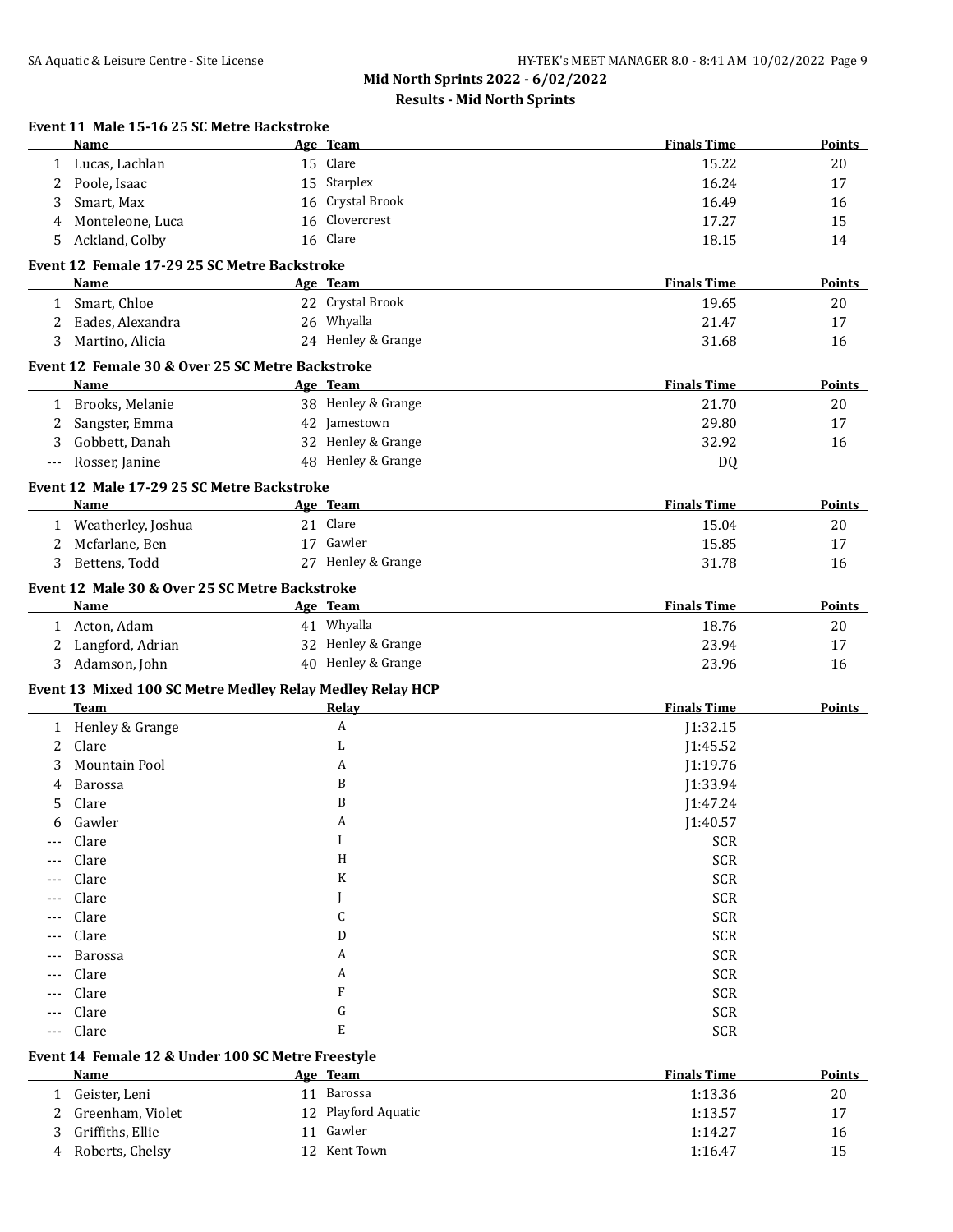# **Results - Mid North Sprints**

# **(Event 14 Female 12 & Under 100 SC Metre Freestyle)**

|    | <b>Name</b>        | Age Team               | <b>Finals Time</b> | <b>Points</b> |
|----|--------------------|------------------------|--------------------|---------------|
|    | 5 Smith, Grace     | 11 Great Southern (Sa) | 1:18.46            | 14            |
|    | 6 Cadzow, Georgia  | 11 Jamestown           | 1:23.48            | 13            |
|    | Hannaford, Layla   | 12 Whyalla             | 1:26.80            | 12            |
|    | 8 Stockman, Sophie | 12 Clare               | 1:27.67            | 11            |
| 9  | Marschall, Ruby    | 12 Gawler              | 1:28.30            | 9             |
| 10 | Ackland, Macy      | 11 Clare               | 1:40.01            | 7             |
| 11 | Wehr, Maddison     | 11 Clare               | 1:47.22            | 6             |
|    | --- Wehr. Ella     | 9 Clare                | <b>NS</b>          |               |

#### **Event 14 Female 13-16 100 SC Metre Freestyle**

|                     | Name             |    | Age Team               | <b>Finals Time</b> | <b>Points</b> |
|---------------------|------------------|----|------------------------|--------------------|---------------|
|                     | Adams, Sasha     |    | 15 Immanuel            | 1:05.22            | 20            |
| 2                   | Hammond, Chloe   |    | 15 Whyalla             | 1:09.19            | 17            |
| 3                   | Roberts, Amelia  |    | 15 Clare               | 1:09.29            | 16            |
| 4                   | Venning, Abigael |    | 16 Clovercrest         | 1:10.40            | 15            |
| 5                   | Hawker, Imogen   |    | 14 Clare               | 1:10.77            | 14            |
| 6                   | Chapman, Jade    |    | 15 Clare               | 1:11.80            | 13            |
|                     | Jaeschke, Lara   |    | 15 Clare               | 1:13.03            | 12            |
| 8                   | Smith, Isabelle  |    | 13 Great Southern (Sa) | 1:14.17            | 11            |
| 9                   | Newman, Ella     |    | 14 Mountain Pool       | 1:17.93            | 9             |
| 10                  | Ackland, Addisyn |    | 14 Clare               | 1:21.62            | 7             |
| 11                  | Muller, Alex     |    | 15 Barossa             | 1:24.84            | 6             |
| 12                  | Pearce, Keely    |    | 14 Clare               | 1:28.81            | 5             |
| $---$               | Noriega, Emilia  | 13 | Immanuel               | <b>XNS</b>         |               |
| $\qquad \qquad - -$ | Smith, Keeley    |    | 14 Murray Bridge       | <b>NS</b>          |               |

### **Event 14 Female 17 & Over 100 SC Metre Freestyle**

|       | Name            | Age Team           | <b>Finals Time</b> | Points |
|-------|-----------------|--------------------|--------------------|--------|
|       | Smart, Chloe    | 22 Crystal Brook   | 1:11.42            | 20     |
|       | Rosser, Janine  | 48 Henley & Grange | 2:38.40            |        |
| $---$ | Martino, Alicia | 24 Henley & Grange | DQ                 |        |

### **Event 14 Male 12 & Under 100 SC Metre Freestyle**

|    | Name              |     | Age Team           | <b>Finals Time</b> | <b>Points</b> |
|----|-------------------|-----|--------------------|--------------------|---------------|
|    | Adcock, Lincoln   |     | 11 Henley & Grange | 1:26.33            | 20            |
|    | 2 Herrmann, Quade |     | 10 Gawler          | 1:33.10            | 17            |
| 3  | Hammond, Jack     | 11  | Whyalla            | 1:42.95            | 16            |
| 4  | Wright, Xavier    | 10. | Whyalla            | 1:47.28            | 15            |
| 5. | Ackland, Lucas    |     | 9 Clare            | 1:47.38            | 14            |
|    | Nicholls, William |     | 11 Clare           | NS                 |               |

### **Event 14 Male 13-16 100 SC Metre Freestyle**

|    | Name               | Age Team         | <b>Finals Time</b> | <b>Points</b> |
|----|--------------------|------------------|--------------------|---------------|
|    | Lucas, Lachlan     | 15 Clare         | 1:01.63            | 20            |
|    | Smart, Max         | 16 Crystal Brook | 1:03.77            | 17            |
| 3  | Monteleone, Luca   | 16 Clovercrest   | 1:04.74            | 16            |
| 4  | Butler, Royce      | 16 Clare         | 1:05.76            | 15            |
|    | 5 Collings, Kieran | 14 Marion        | 1:06.20            | 14            |
| 6  | Harrold, Jake      | 16 Clare         | 1:08.24            | 13            |
| 7  | Harrold, Cody      | 13 Clare         | 1:08.74            | 12            |
| 8  | Ackland, Colby     | 16 Clare         | 1:08.79            | 11            |
| 9  | Thompson, Angus    | 14 Port Pirie    | 1:09.35            | 9             |
| 10 | Young, Will        | 14 Clare         | 1:09.70            | 7             |
| 11 | Lucas, Tommy       | 13 Clare         | 1:10.04            | 6             |
| 12 | Smart, Isaac       | 14 Crystal Brook | 1:11.94            | 5             |
| 13 | Lehmann, Samuel    | 14 Clare         | 1:33.91            | 4             |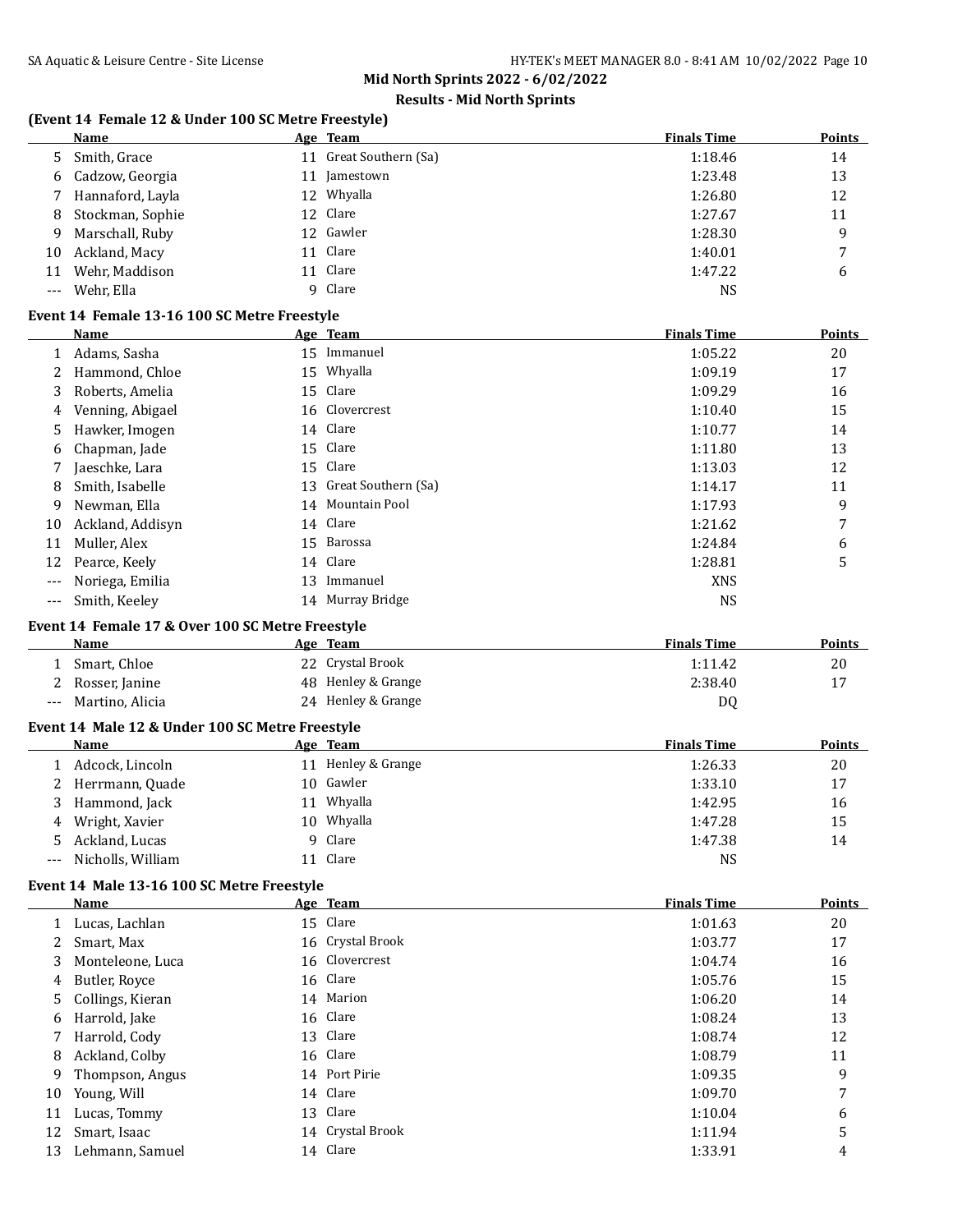### **Results - Mid North Sprints**

# **Event 14 Male 17 & Over 100 SC Metre Freestyle Name Age** Team **Age Team Points Points Points** 1 Mcfarlane, Ben 17 Gawler 1998 120 S8.84 20 2 Weatherley, Joshua 21 Clare 59.11 17 --- Bettens, Todd 27 Henley & Grange DQ **Event 15 Female 10 & Under 25 SC Metre Breaststroke**

|    | Name              |    | Age Team    | <b>Finals Time</b> | <b>Points</b> |
|----|-------------------|----|-------------|--------------------|---------------|
|    | Millington, Alice |    | 10 Clare    | 24.32              | 20            |
| 2  | Ward, Hannah      | 10 | Clovercrest | 26.14              | 17            |
| 3  | Sanchez, Isabella | 10 | Starplex    | 27.25              | 16            |
| 4  | Duncan, Millie    | 10 | Clare       | 27.90              | 15            |
| 5. | Skeen, Annabelle  | 9  | Starplex    | 29.80              | 14            |
| 6  | Lange, Molly      | 10 | Clare       | 31.24              | 13            |
| 7  | Acton, Elise      | 9  | Whyalla     | 31.84              | 12            |
| 8  | Nicholls, Edwina  | 9  | Clare       | 32.26              | 11            |
| 9  | Chapman, Tess     | 9  | Clare       | 35.57              | 9             |
| 10 | Honan, Lucy       | 9  | Clare       | 35.95              | 7             |
| 11 | Mcfarlane, Rubi   | 8  | Gawler      | 36.77              | 6             |
| 12 | Jaeschke, Ruby    | 10 | Clare       | 37.77              | 5             |
| 13 | Wood, Madison     | 10 | Clare       | 39.37              | 4             |
| 14 | Ottens, Clara     | 8  | Clare       | 39.60              | 3             |
| 15 | Stockman, Eliza   |    | Clare       | 40.18              | 2             |
| 16 | Duncan, Sophia    | 8  | Clare       | 40.34              | $\mathbf{1}$  |
| 17 | Tiver, Sophie     | 9  | Clare       | 40.56              |               |
| 18 | Lally, Zara       | 8  | Clare       | 44.78              |               |

### **Event 15 Male 10 & Under 25 SC Metre Breaststroke**

| Name             |    |           | <b>Finals Time</b>                                                                                                                             | <b>Points</b> |
|------------------|----|-----------|------------------------------------------------------------------------------------------------------------------------------------------------|---------------|
| Lewcock, Noah    | 10 |           | 22.27                                                                                                                                          | 20            |
| Herrmann, Quade  |    |           | 24.55                                                                                                                                          | 17            |
| Stubbings, Ewan  |    |           | 25.89                                                                                                                                          | 16            |
| Barnes, Edward   | 10 |           | 27.27                                                                                                                                          | 15            |
| Swincer, Harry   | 9  | Barossa   | 27.40                                                                                                                                          | 14            |
| Ackland, Lucas   | 9  |           | 27.73                                                                                                                                          | 13            |
| Wright, Xavier   |    |           | 28.43                                                                                                                                          | 12            |
| Hombsch, Jackson |    |           | 30.05                                                                                                                                          | 11            |
| Wilson, Archer   | 9. |           | 30.36                                                                                                                                          | 9             |
| Thamm, Tyson     | 9  | Clare     | 33.40                                                                                                                                          | 7             |
| Schutz, Liam     |    |           | 33.84                                                                                                                                          | 6             |
| Jacobs, Elias    | 8  |           | 35.28                                                                                                                                          | 5             |
| Wilson, Elliot   | 7  |           | 35.77                                                                                                                                          | 4             |
| Lehmann, Archie  |    |           | 37.15                                                                                                                                          | 3             |
| Cadzow, Jack     | 8  | Jamestown | 39.83                                                                                                                                          | 2             |
| Nys, Harrison    | 10 | Gawler    | <b>NS</b>                                                                                                                                      |               |
|                  |    | 10<br>10  | Age Team<br>Barossa<br>Gawler<br>10 Starplex<br>Barossa<br>Clare<br>10 Whyalla<br>Clare<br>Gawler<br>10 Clare<br>Whyalla<br>Gawler<br>10 Clare |               |

#### **Event 16 Female 11-12 25 SC Metre Breaststroke**

|    | Name               |    | Age Team            | <b>Finals Time</b> | <b>Points</b> |
|----|--------------------|----|---------------------|--------------------|---------------|
|    | Sanchez, Madison   |    | 12 Starplex         | 18.68              | 20            |
|    | 2 Griffiths, Ellie | 11 | Gawler              | 19.20              | 17            |
| 3  | Geister, Leni      | 11 | Barossa             | 20.16              | 16            |
|    | 4 Greenham, Violet |    | 12 Playford Aquatic | 20.54              | 15            |
|    | 5 Stockman, Sophie |    | 12 Clare            | 21.66              | 14            |
|    | 6 Cooper, Emmylou  |    | 12 Clare            | 21.86              | 13            |
|    | Marschall, Ruby    |    | 12 Gawler           | 22.31              | 12            |
| 8  | Skeen, Sophie      | 11 | Starplex            | 23.60              | 11            |
| 9  | Cadzow, Georgia    | 11 | Jamestown           | 23.82              | 9             |
| 10 | Fourie, Emma       | 12 | Mountain Pool       | 23.90              | -             |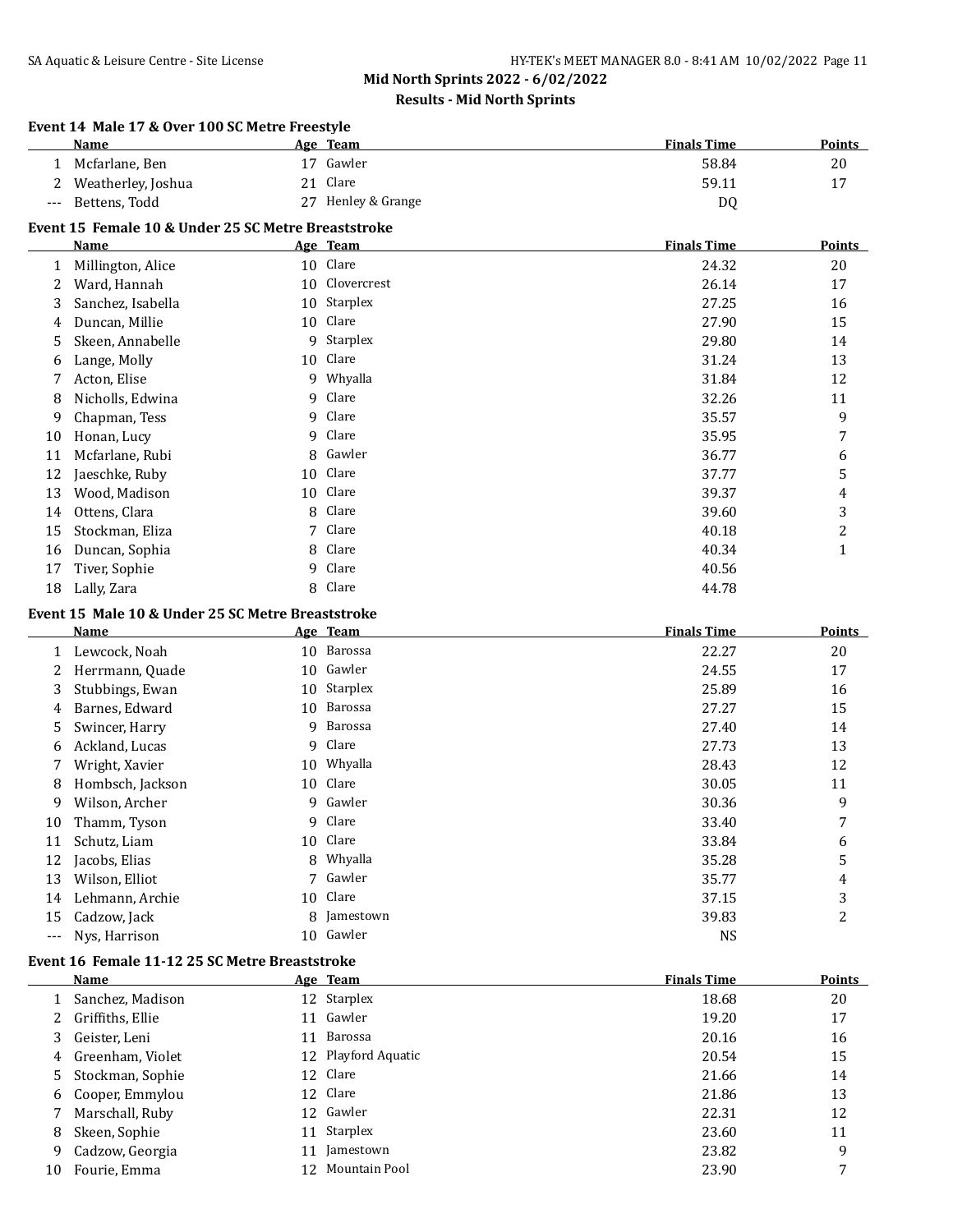# **Results - Mid North Sprints**

# **(Event 16 Female 11-12 25 SC Metre Breaststroke)**

|     | <b>Name</b>                                    |    | Age Team               | <b>Finals Time</b> | <b>Points</b> |
|-----|------------------------------------------------|----|------------------------|--------------------|---------------|
| 11  | Walsh, Emily                                   |    | 11 Mountain Pool       | 24.29              | 6             |
| 12  | Coles, Ella                                    |    | 11 Clare               | 24.89              | 5             |
| 13  | Wood, Charlotte                                |    | 11 Clare               | 25.69              | 4             |
| 14  | Ackland, Macy                                  |    | 11 Clare               | 25.76              | 3             |
| 15  | Dowler, Indiana                                |    | 11 Starplex            | 26.17              | 2             |
| 16  | Nicholls, Lucy                                 |    | 12 Clare               | 26.72              | 1             |
| 17  | Lucas, Skye                                    | 11 | Gawler                 | 27.16              |               |
| 18  | Jacobs, Kerryann                               |    | 11 Whyalla             | 29.90              |               |
| --- | Marschall, Grace                               |    | 11 Gawler              | <b>DQ</b>          |               |
|     |                                                |    |                        |                    |               |
|     | Event 16 Female 13-14 25 SC Metre Breaststroke |    |                        |                    |               |
|     | Name                                           |    | Age Team               | <b>Finals Time</b> | <b>Points</b> |
|     | 1 Hawker, Imogen                               |    | 14 Clare               | 17.77              | 20            |
| 2   | Dowler, Isabella                               |    | 13 Starplex            | 18.79              | 17            |
| 3   | Giles, Tatum                                   |    | 13 Clare               | 20.20              | 16            |
| 4   | Smith, Isabelle                                |    | 13 Great Southern (Sa) | 22.83              | 15            |
| 5   | Ackland, Addisyn                               |    | 14 Clare               | 23.95              | 14            |
| 6   | Duncan, Daisy                                  |    | 13 Clare               | 25.33              | 13            |
| 7   | Brooks, Tamika                                 |    | 13 Henley & Grange     | 28.74              | 12            |
| --- | Noriega, Emilia                                |    | 13 Immanuel            | <b>XNS</b>         |               |
| --- | Smith, Keeley                                  |    | 14 Murray Bridge       | <b>NS</b>          |               |
|     | Event 16 Female 15-16 25 SC Metre Breaststroke |    |                        |                    |               |
|     | <b>Name</b>                                    |    | Age Team               | <b>Finals Time</b> | <b>Points</b> |
| 1   | Reimann, Phoebe                                |    | 15 Starplex            | 16.73              | 20            |
| 2   | Gorman, Gabrielle                              |    | 16 Starplex            | 18.36              | 17            |
| 3   | Roberts, Amelia                                | 15 | Clare                  | 18.94              | 16            |
| 4   | Jaeschke, Lara                                 |    | 15 Clare               | 18.99              | 15            |
| 5   | Hammond, Chloe                                 |    | 15 Whyalla             | 20.53              | 14            |
| 6   | Young, Macy                                    | 16 | Clare                  | 21.57              | 13            |
| 7   | Griffiths, Reese                               |    | 15 Gawler              | 24.22              | 12            |
|     | Herrmann, Jorja                                |    | 16 Gawler              | 28.29              | 11            |
| 8   |                                                |    |                        |                    |               |
|     | Event 16 Male 11-12 25 SC Metre Breaststroke   |    |                        |                    |               |
|     | <b>Name</b>                                    |    | Age Team               | <b>Finals Time</b> | <b>Points</b> |
| 1   | Newman, Cooper                                 |    | 11 Mountain Pool       | 21.96              | 20            |
| 2   | Millington, Rupert                             |    | 12 Clare               | 22.46              | 17            |
| 3   | Adcock, Lincoln                                |    | 11 Henley & Grange     | 23.70              | 16            |
| 4   | Thamm, Lucas                                   |    | 12 Clare               | 23.76              | 15            |
| 5   | Bennett, Matthew                               |    | 12 Clare               | 24.99              | 14            |
| 6   | Swincer, Sam                                   | 12 | Barossa                | 25.31              | 13            |
| 7   | Hammond, Jack                                  | 11 | Whyalla                | 26.95              | 12            |
| 8   | Marsh, Samuel                                  | 11 | Mountain Pool          | 30.11              | 11            |
| --- | Nicholls, William                              | 11 | Clare                  | <b>NS</b>          |               |
| --- | Nys, Lachie                                    |    | 12 Gawler              | <b>NS</b>          |               |
|     | Event 16 Male 13-14 25 SC Metre Breaststroke   |    |                        |                    |               |
|     | <b>Name</b>                                    |    | Age Team               | <b>Finals Time</b> | <b>Points</b> |
| 1   | Stubbings, Harrison                            |    | 14 Starplex            | 17.82              | 20            |
| 2   | Young, Will                                    |    | 14 Clare               | 18.77              | 17            |
| 3   | Thompson, Angus                                |    | 14 Port Pirie          | 18.82              | 16            |
| 4   | Lucas, Tommy                                   |    | 13 Clare               | 19.02              | 15            |
|     |                                                | 13 | Clare                  | 19.83              | 14            |
| 5   | Harrold, Cody                                  | 13 | Mountain Pool          | 20.27              | 13            |
| 6   | Walsh, Beau                                    |    | 14 Crystal Brook       |                    | 12            |
| 7   | Smart, Isaac                                   |    |                        | 20.97              |               |

8 Cooper, Cash 14 Clare 21.08 11 9 Lehmann, Samuel 14 Clare 25.32 9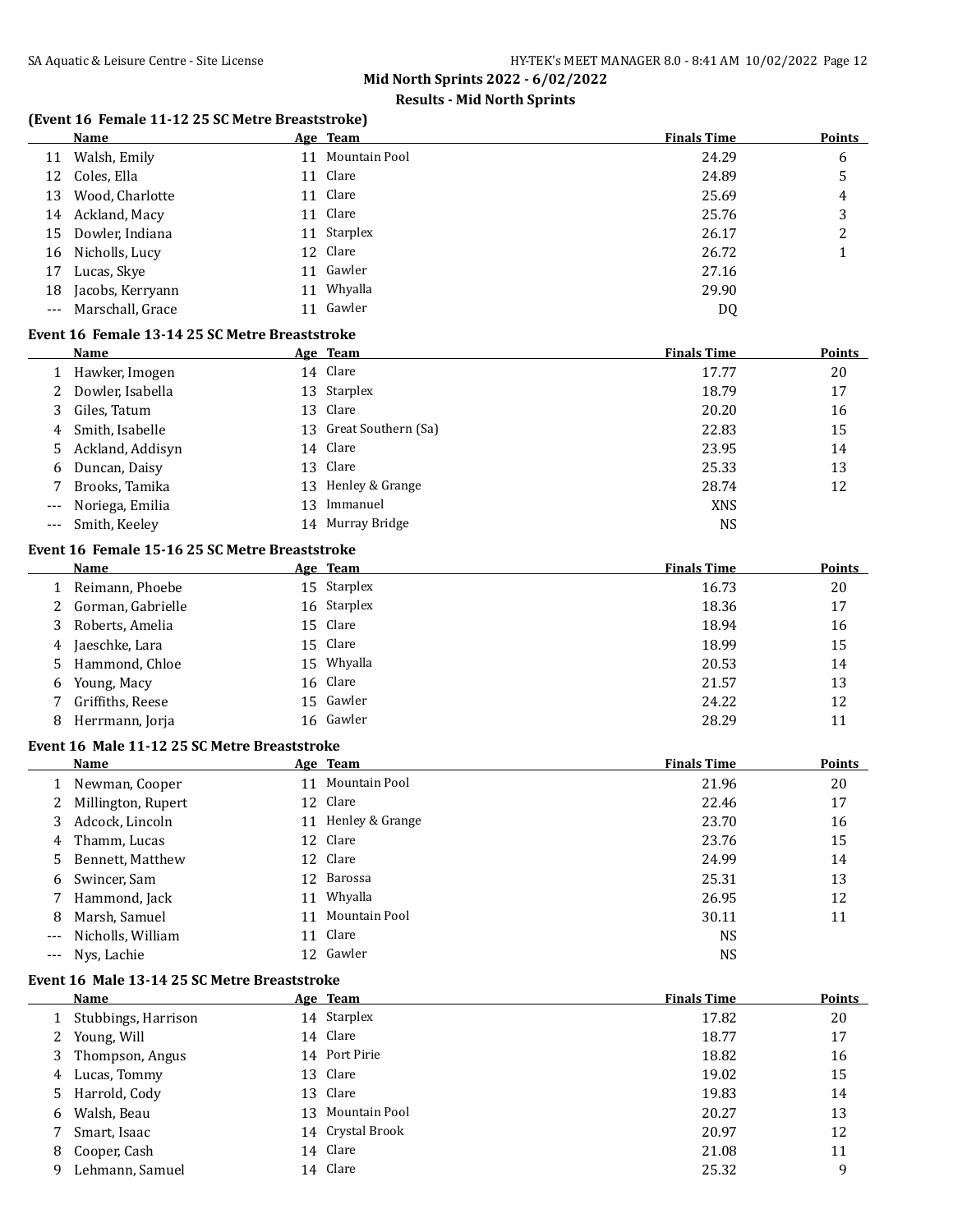| 13 Clare<br>27.57<br>10 Daley, Jordan<br>Event 16 Male 15-16 25 SC Metre Breaststroke<br><b>Finals Time</b><br><b>Name</b><br>Age Team<br>15 Starplex<br>1 Poole, Isaac<br>15.09<br>15 Clare<br>Lucas, Lachlan<br>2<br>16.55<br>3<br>Smart, Max<br>16 Crystal Brook<br>17.46<br>16 Clare<br>17.52<br>Butler, Royce<br>4<br>16 Clare<br>Harrold, Jake<br>18.52<br>5<br>16 Clare<br>Ackland, Colby<br>19.20<br>6<br>Hobbs, Will<br>15 Gawler<br><b>NS</b><br>$---$<br>Event 17 Female 17-29 25 SC Metre Breaststroke<br><b>Finals Time</b><br>Age Team<br>Name<br>26 Whyalla<br>1 Eades, Alexandra<br>23.68<br>Event 17 Female 30 & Over 25 SC Metre Breaststroke<br><b>Finals Time</b><br>Name<br>Age Team<br>38 Henley & Grange<br>Brooks, Melanie<br>24.47<br>1<br>42 Jamestown<br>Sangster, Emma<br>34.06<br>17<br>2<br>48 Henley & Grange<br>Rosser, Janine<br>48.14<br>3<br>Event 17 Male 17-29 25 SC Metre Breaststroke<br><b>Finals Time</b><br>Age Team<br>Points<br>Name<br>17 Gawler<br>1 Mcfarlane, Ben<br>16.04<br>20<br>Weatherley, Joshua<br>21 Clare<br>16.54<br>17<br>2<br>Event 17 Male 30 & Over 25 SC Metre Breaststroke<br><b>Finals Time</b><br>Name<br>Age Team<br>41 Whyalla<br>1 Acton, Adam<br>19.91<br>Adamson, John<br>40 Henley & Grange<br>27.49<br>2<br>32 Henley & Grange<br>3 Langford, Adrian<br>29.59<br>Event 18 Mixed 12 & Under 25 SC Metre Freestyle HCP<br><b>Finals Time</b><br>Name<br>Age Team<br>11 Jamestown<br>1 Cadzow, Georgia<br>17.00<br>Millington, Alice<br>10 Clare<br>19.37<br>2<br>Smith, Grace<br>11 Great Southern (Sa)<br>X17.44<br>9 Clare<br>X24.41<br>Nicholls, Edwina<br>---<br>8 Clare<br>Duncan, Sophia<br>X27.16<br>$\qquad \qquad - -$<br>Event 19 Mixed 13 & Over 25 SC Metre Freestyle HCP<br><b>Finals Time</b><br>Name<br>Age Team<br>13 Clare<br>1 Giles, Dakota<br>J16.45<br>14 Clare<br>Cooper, Cash<br>116.57<br>2<br>Roberts, Amelia<br>15 Clare<br>J14.73<br>3<br>Bettens, Todd<br>27 Henley & Grange<br>J23.73<br>4<br>Young, Will<br>14 Clare<br>J13.84<br>5<br>16 Clare<br>Young, Macy<br>J16.17<br>6<br>Sangster, Emma<br>42 Jamestown<br>J23.49<br>7<br>Adamson, John<br>40 Henley & Grange<br>X17.47<br>$---$<br>Event 20 Female 10 & Under 25 SC Metre Butterfly<br><b>Finals Time</b><br>Name<br>Age Team<br>10 Clare<br>1 Millington, Alice<br>21.74<br>10 Clovercrest<br>Ward, Hannah<br>23.08<br>2<br>10 Clare<br>Duncan, Millie<br>23.09<br>3 | Name              | Age Team | <b>Finals Time</b> | Points        |
|-------------------------------------------------------------------------------------------------------------------------------------------------------------------------------------------------------------------------------------------------------------------------------------------------------------------------------------------------------------------------------------------------------------------------------------------------------------------------------------------------------------------------------------------------------------------------------------------------------------------------------------------------------------------------------------------------------------------------------------------------------------------------------------------------------------------------------------------------------------------------------------------------------------------------------------------------------------------------------------------------------------------------------------------------------------------------------------------------------------------------------------------------------------------------------------------------------------------------------------------------------------------------------------------------------------------------------------------------------------------------------------------------------------------------------------------------------------------------------------------------------------------------------------------------------------------------------------------------------------------------------------------------------------------------------------------------------------------------------------------------------------------------------------------------------------------------------------------------------------------------------------------------------------------------------------------------------------------------------------------------------------------------------------------------------------------------------------------------------------------------------------------------------------------------------------------------------------------------------------------------------------------------------------------------------------------------------------------------------------------------------------------------------------------------------------|-------------------|----------|--------------------|---------------|
|                                                                                                                                                                                                                                                                                                                                                                                                                                                                                                                                                                                                                                                                                                                                                                                                                                                                                                                                                                                                                                                                                                                                                                                                                                                                                                                                                                                                                                                                                                                                                                                                                                                                                                                                                                                                                                                                                                                                                                                                                                                                                                                                                                                                                                                                                                                                                                                                                                     |                   |          |                    | 7             |
|                                                                                                                                                                                                                                                                                                                                                                                                                                                                                                                                                                                                                                                                                                                                                                                                                                                                                                                                                                                                                                                                                                                                                                                                                                                                                                                                                                                                                                                                                                                                                                                                                                                                                                                                                                                                                                                                                                                                                                                                                                                                                                                                                                                                                                                                                                                                                                                                                                     |                   |          |                    |               |
|                                                                                                                                                                                                                                                                                                                                                                                                                                                                                                                                                                                                                                                                                                                                                                                                                                                                                                                                                                                                                                                                                                                                                                                                                                                                                                                                                                                                                                                                                                                                                                                                                                                                                                                                                                                                                                                                                                                                                                                                                                                                                                                                                                                                                                                                                                                                                                                                                                     |                   |          |                    | <b>Points</b> |
|                                                                                                                                                                                                                                                                                                                                                                                                                                                                                                                                                                                                                                                                                                                                                                                                                                                                                                                                                                                                                                                                                                                                                                                                                                                                                                                                                                                                                                                                                                                                                                                                                                                                                                                                                                                                                                                                                                                                                                                                                                                                                                                                                                                                                                                                                                                                                                                                                                     |                   |          |                    | 20            |
|                                                                                                                                                                                                                                                                                                                                                                                                                                                                                                                                                                                                                                                                                                                                                                                                                                                                                                                                                                                                                                                                                                                                                                                                                                                                                                                                                                                                                                                                                                                                                                                                                                                                                                                                                                                                                                                                                                                                                                                                                                                                                                                                                                                                                                                                                                                                                                                                                                     |                   |          |                    | 17            |
|                                                                                                                                                                                                                                                                                                                                                                                                                                                                                                                                                                                                                                                                                                                                                                                                                                                                                                                                                                                                                                                                                                                                                                                                                                                                                                                                                                                                                                                                                                                                                                                                                                                                                                                                                                                                                                                                                                                                                                                                                                                                                                                                                                                                                                                                                                                                                                                                                                     |                   |          |                    | 16            |
|                                                                                                                                                                                                                                                                                                                                                                                                                                                                                                                                                                                                                                                                                                                                                                                                                                                                                                                                                                                                                                                                                                                                                                                                                                                                                                                                                                                                                                                                                                                                                                                                                                                                                                                                                                                                                                                                                                                                                                                                                                                                                                                                                                                                                                                                                                                                                                                                                                     |                   |          |                    | 15            |
|                                                                                                                                                                                                                                                                                                                                                                                                                                                                                                                                                                                                                                                                                                                                                                                                                                                                                                                                                                                                                                                                                                                                                                                                                                                                                                                                                                                                                                                                                                                                                                                                                                                                                                                                                                                                                                                                                                                                                                                                                                                                                                                                                                                                                                                                                                                                                                                                                                     |                   |          |                    | 14            |
|                                                                                                                                                                                                                                                                                                                                                                                                                                                                                                                                                                                                                                                                                                                                                                                                                                                                                                                                                                                                                                                                                                                                                                                                                                                                                                                                                                                                                                                                                                                                                                                                                                                                                                                                                                                                                                                                                                                                                                                                                                                                                                                                                                                                                                                                                                                                                                                                                                     |                   |          |                    | 13            |
|                                                                                                                                                                                                                                                                                                                                                                                                                                                                                                                                                                                                                                                                                                                                                                                                                                                                                                                                                                                                                                                                                                                                                                                                                                                                                                                                                                                                                                                                                                                                                                                                                                                                                                                                                                                                                                                                                                                                                                                                                                                                                                                                                                                                                                                                                                                                                                                                                                     |                   |          |                    |               |
|                                                                                                                                                                                                                                                                                                                                                                                                                                                                                                                                                                                                                                                                                                                                                                                                                                                                                                                                                                                                                                                                                                                                                                                                                                                                                                                                                                                                                                                                                                                                                                                                                                                                                                                                                                                                                                                                                                                                                                                                                                                                                                                                                                                                                                                                                                                                                                                                                                     |                   |          |                    |               |
|                                                                                                                                                                                                                                                                                                                                                                                                                                                                                                                                                                                                                                                                                                                                                                                                                                                                                                                                                                                                                                                                                                                                                                                                                                                                                                                                                                                                                                                                                                                                                                                                                                                                                                                                                                                                                                                                                                                                                                                                                                                                                                                                                                                                                                                                                                                                                                                                                                     |                   |          |                    | Points        |
|                                                                                                                                                                                                                                                                                                                                                                                                                                                                                                                                                                                                                                                                                                                                                                                                                                                                                                                                                                                                                                                                                                                                                                                                                                                                                                                                                                                                                                                                                                                                                                                                                                                                                                                                                                                                                                                                                                                                                                                                                                                                                                                                                                                                                                                                                                                                                                                                                                     |                   |          |                    | 20            |
|                                                                                                                                                                                                                                                                                                                                                                                                                                                                                                                                                                                                                                                                                                                                                                                                                                                                                                                                                                                                                                                                                                                                                                                                                                                                                                                                                                                                                                                                                                                                                                                                                                                                                                                                                                                                                                                                                                                                                                                                                                                                                                                                                                                                                                                                                                                                                                                                                                     |                   |          |                    |               |
|                                                                                                                                                                                                                                                                                                                                                                                                                                                                                                                                                                                                                                                                                                                                                                                                                                                                                                                                                                                                                                                                                                                                                                                                                                                                                                                                                                                                                                                                                                                                                                                                                                                                                                                                                                                                                                                                                                                                                                                                                                                                                                                                                                                                                                                                                                                                                                                                                                     |                   |          |                    | <b>Points</b> |
|                                                                                                                                                                                                                                                                                                                                                                                                                                                                                                                                                                                                                                                                                                                                                                                                                                                                                                                                                                                                                                                                                                                                                                                                                                                                                                                                                                                                                                                                                                                                                                                                                                                                                                                                                                                                                                                                                                                                                                                                                                                                                                                                                                                                                                                                                                                                                                                                                                     |                   |          |                    | 20            |
|                                                                                                                                                                                                                                                                                                                                                                                                                                                                                                                                                                                                                                                                                                                                                                                                                                                                                                                                                                                                                                                                                                                                                                                                                                                                                                                                                                                                                                                                                                                                                                                                                                                                                                                                                                                                                                                                                                                                                                                                                                                                                                                                                                                                                                                                                                                                                                                                                                     |                   |          |                    |               |
|                                                                                                                                                                                                                                                                                                                                                                                                                                                                                                                                                                                                                                                                                                                                                                                                                                                                                                                                                                                                                                                                                                                                                                                                                                                                                                                                                                                                                                                                                                                                                                                                                                                                                                                                                                                                                                                                                                                                                                                                                                                                                                                                                                                                                                                                                                                                                                                                                                     |                   |          |                    | 16            |
|                                                                                                                                                                                                                                                                                                                                                                                                                                                                                                                                                                                                                                                                                                                                                                                                                                                                                                                                                                                                                                                                                                                                                                                                                                                                                                                                                                                                                                                                                                                                                                                                                                                                                                                                                                                                                                                                                                                                                                                                                                                                                                                                                                                                                                                                                                                                                                                                                                     |                   |          |                    |               |
|                                                                                                                                                                                                                                                                                                                                                                                                                                                                                                                                                                                                                                                                                                                                                                                                                                                                                                                                                                                                                                                                                                                                                                                                                                                                                                                                                                                                                                                                                                                                                                                                                                                                                                                                                                                                                                                                                                                                                                                                                                                                                                                                                                                                                                                                                                                                                                                                                                     |                   |          |                    |               |
|                                                                                                                                                                                                                                                                                                                                                                                                                                                                                                                                                                                                                                                                                                                                                                                                                                                                                                                                                                                                                                                                                                                                                                                                                                                                                                                                                                                                                                                                                                                                                                                                                                                                                                                                                                                                                                                                                                                                                                                                                                                                                                                                                                                                                                                                                                                                                                                                                                     |                   |          |                    |               |
|                                                                                                                                                                                                                                                                                                                                                                                                                                                                                                                                                                                                                                                                                                                                                                                                                                                                                                                                                                                                                                                                                                                                                                                                                                                                                                                                                                                                                                                                                                                                                                                                                                                                                                                                                                                                                                                                                                                                                                                                                                                                                                                                                                                                                                                                                                                                                                                                                                     |                   |          |                    |               |
|                                                                                                                                                                                                                                                                                                                                                                                                                                                                                                                                                                                                                                                                                                                                                                                                                                                                                                                                                                                                                                                                                                                                                                                                                                                                                                                                                                                                                                                                                                                                                                                                                                                                                                                                                                                                                                                                                                                                                                                                                                                                                                                                                                                                                                                                                                                                                                                                                                     |                   |          |                    |               |
|                                                                                                                                                                                                                                                                                                                                                                                                                                                                                                                                                                                                                                                                                                                                                                                                                                                                                                                                                                                                                                                                                                                                                                                                                                                                                                                                                                                                                                                                                                                                                                                                                                                                                                                                                                                                                                                                                                                                                                                                                                                                                                                                                                                                                                                                                                                                                                                                                                     |                   |          |                    |               |
|                                                                                                                                                                                                                                                                                                                                                                                                                                                                                                                                                                                                                                                                                                                                                                                                                                                                                                                                                                                                                                                                                                                                                                                                                                                                                                                                                                                                                                                                                                                                                                                                                                                                                                                                                                                                                                                                                                                                                                                                                                                                                                                                                                                                                                                                                                                                                                                                                                     |                   |          |                    | Points        |
|                                                                                                                                                                                                                                                                                                                                                                                                                                                                                                                                                                                                                                                                                                                                                                                                                                                                                                                                                                                                                                                                                                                                                                                                                                                                                                                                                                                                                                                                                                                                                                                                                                                                                                                                                                                                                                                                                                                                                                                                                                                                                                                                                                                                                                                                                                                                                                                                                                     |                   |          |                    | 20            |
|                                                                                                                                                                                                                                                                                                                                                                                                                                                                                                                                                                                                                                                                                                                                                                                                                                                                                                                                                                                                                                                                                                                                                                                                                                                                                                                                                                                                                                                                                                                                                                                                                                                                                                                                                                                                                                                                                                                                                                                                                                                                                                                                                                                                                                                                                                                                                                                                                                     |                   |          |                    | 17            |
|                                                                                                                                                                                                                                                                                                                                                                                                                                                                                                                                                                                                                                                                                                                                                                                                                                                                                                                                                                                                                                                                                                                                                                                                                                                                                                                                                                                                                                                                                                                                                                                                                                                                                                                                                                                                                                                                                                                                                                                                                                                                                                                                                                                                                                                                                                                                                                                                                                     |                   |          |                    | 16            |
|                                                                                                                                                                                                                                                                                                                                                                                                                                                                                                                                                                                                                                                                                                                                                                                                                                                                                                                                                                                                                                                                                                                                                                                                                                                                                                                                                                                                                                                                                                                                                                                                                                                                                                                                                                                                                                                                                                                                                                                                                                                                                                                                                                                                                                                                                                                                                                                                                                     |                   |          |                    |               |
|                                                                                                                                                                                                                                                                                                                                                                                                                                                                                                                                                                                                                                                                                                                                                                                                                                                                                                                                                                                                                                                                                                                                                                                                                                                                                                                                                                                                                                                                                                                                                                                                                                                                                                                                                                                                                                                                                                                                                                                                                                                                                                                                                                                                                                                                                                                                                                                                                                     |                   |          |                    | Points        |
|                                                                                                                                                                                                                                                                                                                                                                                                                                                                                                                                                                                                                                                                                                                                                                                                                                                                                                                                                                                                                                                                                                                                                                                                                                                                                                                                                                                                                                                                                                                                                                                                                                                                                                                                                                                                                                                                                                                                                                                                                                                                                                                                                                                                                                                                                                                                                                                                                                     |                   |          |                    |               |
|                                                                                                                                                                                                                                                                                                                                                                                                                                                                                                                                                                                                                                                                                                                                                                                                                                                                                                                                                                                                                                                                                                                                                                                                                                                                                                                                                                                                                                                                                                                                                                                                                                                                                                                                                                                                                                                                                                                                                                                                                                                                                                                                                                                                                                                                                                                                                                                                                                     |                   |          |                    |               |
|                                                                                                                                                                                                                                                                                                                                                                                                                                                                                                                                                                                                                                                                                                                                                                                                                                                                                                                                                                                                                                                                                                                                                                                                                                                                                                                                                                                                                                                                                                                                                                                                                                                                                                                                                                                                                                                                                                                                                                                                                                                                                                                                                                                                                                                                                                                                                                                                                                     |                   |          |                    |               |
|                                                                                                                                                                                                                                                                                                                                                                                                                                                                                                                                                                                                                                                                                                                                                                                                                                                                                                                                                                                                                                                                                                                                                                                                                                                                                                                                                                                                                                                                                                                                                                                                                                                                                                                                                                                                                                                                                                                                                                                                                                                                                                                                                                                                                                                                                                                                                                                                                                     |                   |          |                    |               |
|                                                                                                                                                                                                                                                                                                                                                                                                                                                                                                                                                                                                                                                                                                                                                                                                                                                                                                                                                                                                                                                                                                                                                                                                                                                                                                                                                                                                                                                                                                                                                                                                                                                                                                                                                                                                                                                                                                                                                                                                                                                                                                                                                                                                                                                                                                                                                                                                                                     |                   |          |                    |               |
|                                                                                                                                                                                                                                                                                                                                                                                                                                                                                                                                                                                                                                                                                                                                                                                                                                                                                                                                                                                                                                                                                                                                                                                                                                                                                                                                                                                                                                                                                                                                                                                                                                                                                                                                                                                                                                                                                                                                                                                                                                                                                                                                                                                                                                                                                                                                                                                                                                     |                   |          |                    |               |
|                                                                                                                                                                                                                                                                                                                                                                                                                                                                                                                                                                                                                                                                                                                                                                                                                                                                                                                                                                                                                                                                                                                                                                                                                                                                                                                                                                                                                                                                                                                                                                                                                                                                                                                                                                                                                                                                                                                                                                                                                                                                                                                                                                                                                                                                                                                                                                                                                                     |                   |          |                    | <b>Points</b> |
|                                                                                                                                                                                                                                                                                                                                                                                                                                                                                                                                                                                                                                                                                                                                                                                                                                                                                                                                                                                                                                                                                                                                                                                                                                                                                                                                                                                                                                                                                                                                                                                                                                                                                                                                                                                                                                                                                                                                                                                                                                                                                                                                                                                                                                                                                                                                                                                                                                     |                   |          |                    |               |
|                                                                                                                                                                                                                                                                                                                                                                                                                                                                                                                                                                                                                                                                                                                                                                                                                                                                                                                                                                                                                                                                                                                                                                                                                                                                                                                                                                                                                                                                                                                                                                                                                                                                                                                                                                                                                                                                                                                                                                                                                                                                                                                                                                                                                                                                                                                                                                                                                                     |                   |          |                    |               |
|                                                                                                                                                                                                                                                                                                                                                                                                                                                                                                                                                                                                                                                                                                                                                                                                                                                                                                                                                                                                                                                                                                                                                                                                                                                                                                                                                                                                                                                                                                                                                                                                                                                                                                                                                                                                                                                                                                                                                                                                                                                                                                                                                                                                                                                                                                                                                                                                                                     |                   |          |                    |               |
|                                                                                                                                                                                                                                                                                                                                                                                                                                                                                                                                                                                                                                                                                                                                                                                                                                                                                                                                                                                                                                                                                                                                                                                                                                                                                                                                                                                                                                                                                                                                                                                                                                                                                                                                                                                                                                                                                                                                                                                                                                                                                                                                                                                                                                                                                                                                                                                                                                     |                   |          |                    |               |
|                                                                                                                                                                                                                                                                                                                                                                                                                                                                                                                                                                                                                                                                                                                                                                                                                                                                                                                                                                                                                                                                                                                                                                                                                                                                                                                                                                                                                                                                                                                                                                                                                                                                                                                                                                                                                                                                                                                                                                                                                                                                                                                                                                                                                                                                                                                                                                                                                                     |                   |          |                    |               |
|                                                                                                                                                                                                                                                                                                                                                                                                                                                                                                                                                                                                                                                                                                                                                                                                                                                                                                                                                                                                                                                                                                                                                                                                                                                                                                                                                                                                                                                                                                                                                                                                                                                                                                                                                                                                                                                                                                                                                                                                                                                                                                                                                                                                                                                                                                                                                                                                                                     |                   |          |                    |               |
|                                                                                                                                                                                                                                                                                                                                                                                                                                                                                                                                                                                                                                                                                                                                                                                                                                                                                                                                                                                                                                                                                                                                                                                                                                                                                                                                                                                                                                                                                                                                                                                                                                                                                                                                                                                                                                                                                                                                                                                                                                                                                                                                                                                                                                                                                                                                                                                                                                     |                   |          |                    |               |
|                                                                                                                                                                                                                                                                                                                                                                                                                                                                                                                                                                                                                                                                                                                                                                                                                                                                                                                                                                                                                                                                                                                                                                                                                                                                                                                                                                                                                                                                                                                                                                                                                                                                                                                                                                                                                                                                                                                                                                                                                                                                                                                                                                                                                                                                                                                                                                                                                                     |                   |          |                    |               |
|                                                                                                                                                                                                                                                                                                                                                                                                                                                                                                                                                                                                                                                                                                                                                                                                                                                                                                                                                                                                                                                                                                                                                                                                                                                                                                                                                                                                                                                                                                                                                                                                                                                                                                                                                                                                                                                                                                                                                                                                                                                                                                                                                                                                                                                                                                                                                                                                                                     |                   |          |                    |               |
|                                                                                                                                                                                                                                                                                                                                                                                                                                                                                                                                                                                                                                                                                                                                                                                                                                                                                                                                                                                                                                                                                                                                                                                                                                                                                                                                                                                                                                                                                                                                                                                                                                                                                                                                                                                                                                                                                                                                                                                                                                                                                                                                                                                                                                                                                                                                                                                                                                     |                   |          |                    | <b>Points</b> |
|                                                                                                                                                                                                                                                                                                                                                                                                                                                                                                                                                                                                                                                                                                                                                                                                                                                                                                                                                                                                                                                                                                                                                                                                                                                                                                                                                                                                                                                                                                                                                                                                                                                                                                                                                                                                                                                                                                                                                                                                                                                                                                                                                                                                                                                                                                                                                                                                                                     |                   |          |                    | 20            |
|                                                                                                                                                                                                                                                                                                                                                                                                                                                                                                                                                                                                                                                                                                                                                                                                                                                                                                                                                                                                                                                                                                                                                                                                                                                                                                                                                                                                                                                                                                                                                                                                                                                                                                                                                                                                                                                                                                                                                                                                                                                                                                                                                                                                                                                                                                                                                                                                                                     |                   |          |                    | 17            |
|                                                                                                                                                                                                                                                                                                                                                                                                                                                                                                                                                                                                                                                                                                                                                                                                                                                                                                                                                                                                                                                                                                                                                                                                                                                                                                                                                                                                                                                                                                                                                                                                                                                                                                                                                                                                                                                                                                                                                                                                                                                                                                                                                                                                                                                                                                                                                                                                                                     |                   |          |                    | 16            |
| 10 Starplex<br>4                                                                                                                                                                                                                                                                                                                                                                                                                                                                                                                                                                                                                                                                                                                                                                                                                                                                                                                                                                                                                                                                                                                                                                                                                                                                                                                                                                                                                                                                                                                                                                                                                                                                                                                                                                                                                                                                                                                                                                                                                                                                                                                                                                                                                                                                                                                                                                                                                    | Sanchez, Isabella |          | 23.21              | 15            |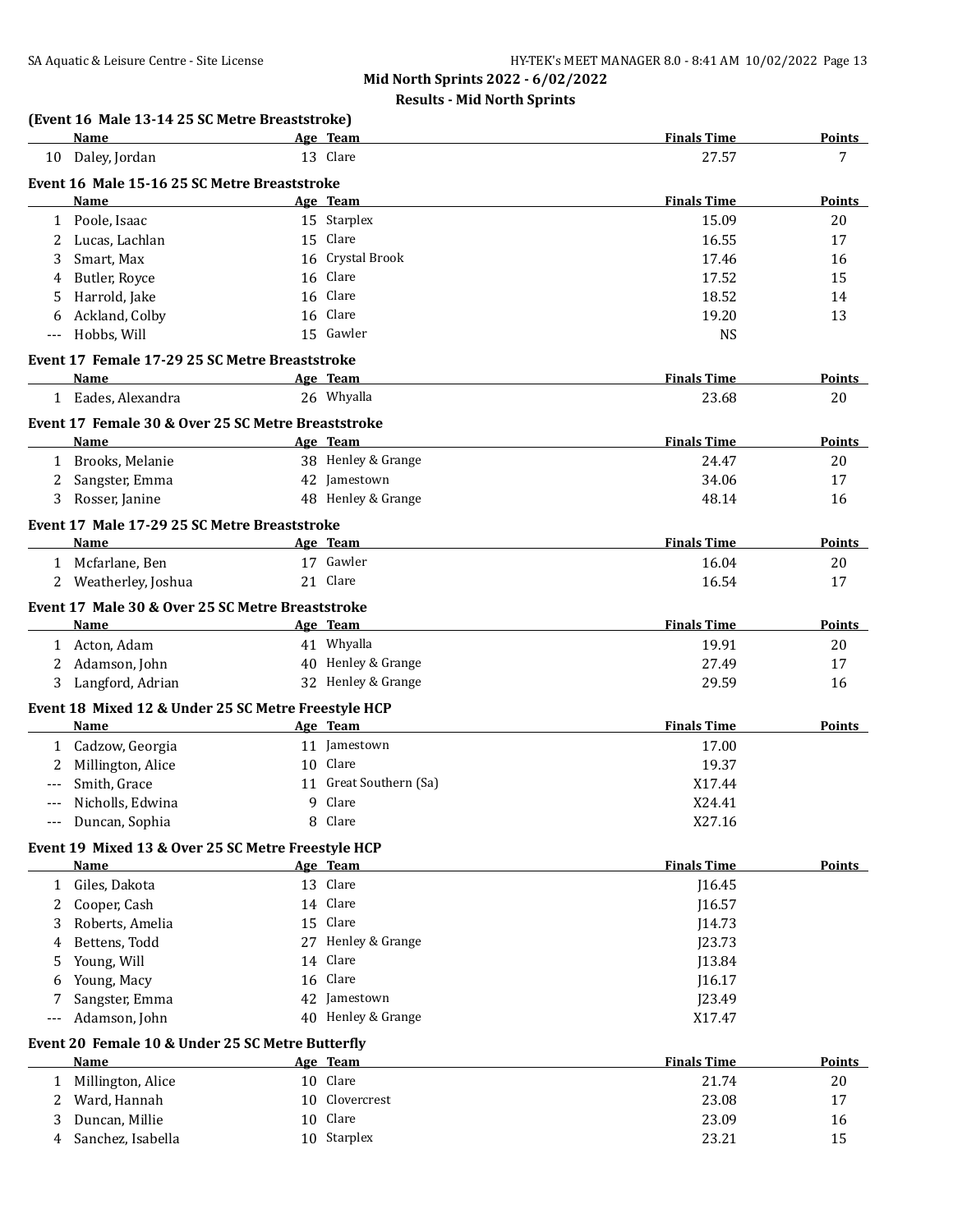# **Results - Mid North Sprints**

### **(Event 20 Female 10 & Under 25 SC Metre Butterfly)**

| <b>Name</b>      | Age | Team     | <b>Finals Time</b> | <b>Points</b> |
|------------------|-----|----------|--------------------|---------------|
| Skeen, Annabelle |     | Starplex | 28.42              | 14            |
| Acton, Elise     |     | Whyalla  | 28.53              | 13            |
| Lange, Molly     |     | 10 Clare | 36.00              | 12            |

### **Event 20 Male 10 & Under 25 SC Metre Butterfly**

|   | Name                 | Age Team    | <b>Finals Time</b> | <b>Points</b> |
|---|----------------------|-------------|--------------------|---------------|
|   | 1 Stubbings, Ewan    | 10 Starplex | 18.01              | 20            |
|   | 2 Herrmann, Quade    | 10 Gawler   | 21.07              | 17            |
|   | 3 Lewcock, Noah      | 10 Barossa  | 21.56              | 16            |
|   | 4 Barnes, Edward     | 10 Barossa  | 21.70              | 15            |
|   | 5 Ackland, Lucas     | 9 Clare     | 23.93              | 14            |
| 6 | Swincer, Harry       | 9 Barossa   | 25.13              | 13            |
| 7 | Wilson, Archer       | 9 Gawler    | 28.44              | 12            |
|   | 8 Cadzow, Jack       | 8 Jamestown | 32.39              | 11            |
| 9 | Lehmann, Archie      | 10 Clare    | 34.22              | 9             |
|   | --- Hombsch, Jackson | 10 Clare    | <b>NS</b>          |               |

### **Event 21 Female 11-12 25 SC Metre Butterfly**

|    | Name               |    | Age Team            | <b>Finals Time</b> | <b>Points</b> |
|----|--------------------|----|---------------------|--------------------|---------------|
|    | Sanchez, Madison   |    | 12 Starplex         | 15.48              | 20            |
|    | Greenham, Violet   | 12 | Playford Aquatic    | 16.74              | 17            |
| 3  | Geister, Leni      | 11 | Barossa             | 17.73              | 16            |
| 4  | Stockman, Sophie   | 12 | Clare               | 17.95              | 15            |
| 5. | Cadzow, Georgia    | 11 | Jamestown           | 18.18              | 14            |
| 6  | Smith, Grace       | 11 | Great Southern (Sa) | 18.34              | 13            |
|    | Griffiths, Ellie   | 11 | Gawler              | 18.37              | 12            |
| 8  | Fourie, Emma       | 12 | Mountain Pool       | 19.34              | 11            |
| 9  | Skeen, Sophie      | 11 | Starplex            | 20.59              | 9             |
| 10 | Ackland, Macy      | 11 | Clare               | 21.09              | 7             |
| 11 | Marschall, Ruby    | 12 | Gawler              | 22.15              | 6             |
| 12 | Newman, Alicia     | 11 | Mountain Pool       | 22.20              | 5             |
| 13 | Walsh, Emily       | 11 | Mountain Pool       | 22.73              | 4             |
| 14 | Hammond, Elizabeth | 11 | Mountain Pool       | 24.07              | 3             |
| 15 | Marschall, Grace   | 11 | Gawler              | 38.11              | 2             |
|    |                    |    |                     |                    |               |

#### **Event 21 Female 13-14 25 SC Metre Butterfly**

| Name                |    | Age Team           | <b>Finals Time</b> | <b>Points</b> |
|---------------------|----|--------------------|--------------------|---------------|
| 1 Hawker, Imogen    |    | 14 Clare           | 15.67              | 20            |
| 2 Dowler, Isabella  |    | 13 Starplex        | 15.74              | 17            |
| 3 Duncan, Daisy     |    | 13 Clare           | 17.31              | 16            |
| 4 Ackland, Addisyn  |    | 14 Clare           | 17.49              | 15            |
| 5 Giles, Dakota     |    | 13 Clare           | 18.10              | 14            |
| 6 Brooks, Tamika    |    | 13 Henley & Grange | 29.07              | 13            |
| --- Noriega, Emilia | 13 | Immanuel           | <b>XNS</b>         |               |
| --- Smith, Keeley   | 14 | Murray Bridge      | <b>NS</b>          |               |

#### **Event 21 Female 15-16 25 SC Metre Butterfly**

|   | Name                |    | Age Team       | <b>Finals Time</b> | <b>Points</b> |
|---|---------------------|----|----------------|--------------------|---------------|
|   | Reimann, Phoebe     |    | 15 Starplex    | 13.83              | 20            |
|   | 2 Gorman, Gabrielle |    | 16 Starplex    | 14.67              | 17            |
| 3 | Adams, Sasha        | 15 | Immanuel       | 15.31              | 16            |
|   | 4 Venning, Abigael  |    | 16 Clovercrest | 15.33              | 15            |
|   | 5 Roberts, Amelia   |    | 15 Clare       | 15.55              | 14            |
|   | 6 Chapman, Jade     |    | 15 Clare       | 16.07              | 13            |
|   | Jaeschke, Lara      |    | 15 Clare       | 16.60              | 12            |
| 8 | Young, Macy         |    | 16 Clare       | 17.69              | 11            |
| 9 | Hammond, Chloe      |    | 15 Whyalla     | 17.70              | 9             |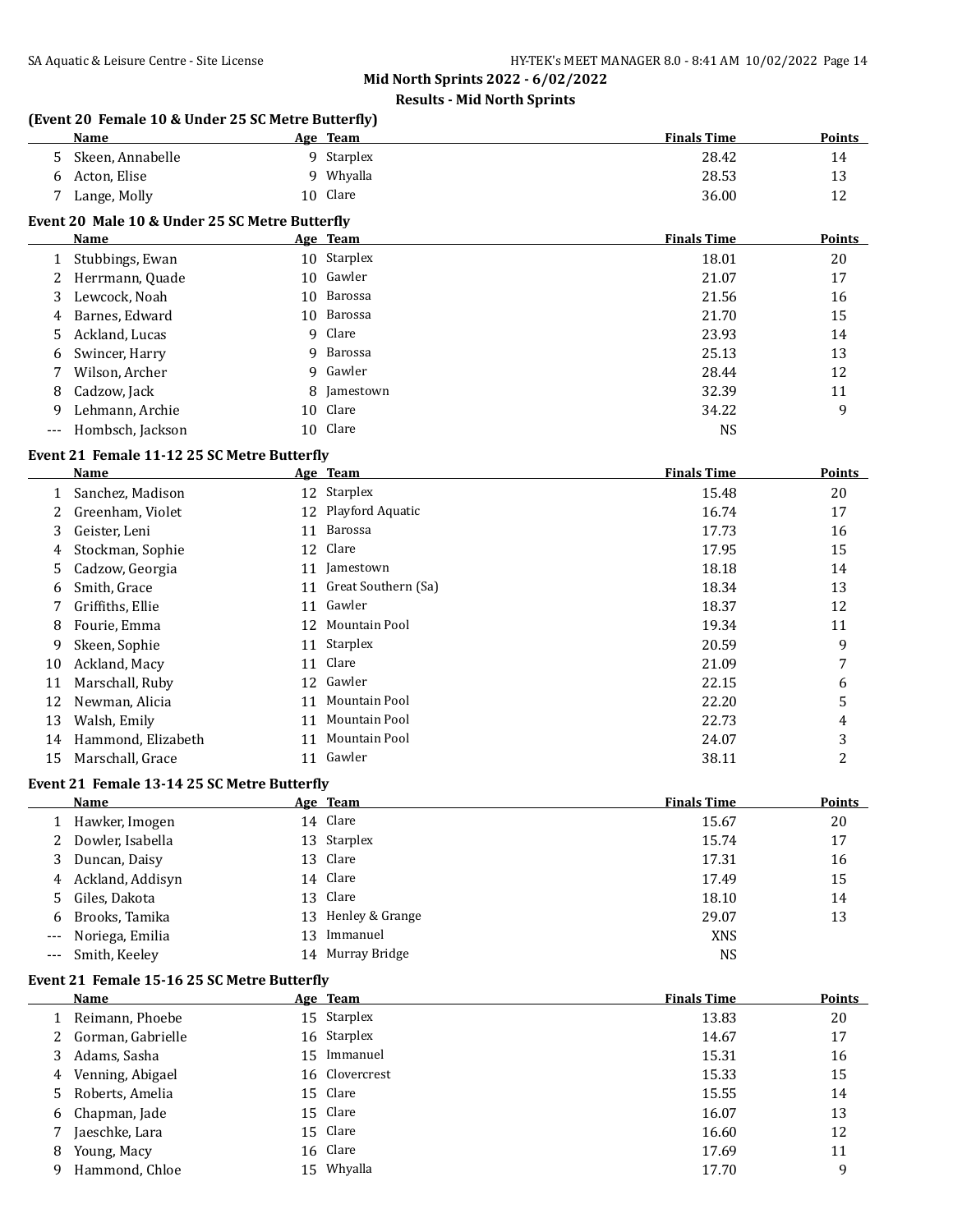|             | (Event 21 Female 15-16 25 SC Metre Butterfly)<br>Name    |    | Age Team           | <b>Finals Time</b> | <b>Points</b> |
|-------------|----------------------------------------------------------|----|--------------------|--------------------|---------------|
|             | 10 Muller, Alex                                          |    | 15 Barossa         | 18.05              | 7             |
|             | 11 Griffiths, Reese                                      |    | 15 Gawler          | 21.63              | 6             |
|             | 12 Herrmann, Jorja                                       |    | 16 Gawler          | 28.19              | 5             |
|             | Event 21 Male 11-12 25 SC Metre Butterfly                |    |                    |                    |               |
|             | Name                                                     |    | Age Team           | <b>Finals Time</b> | <b>Points</b> |
|             | 1 Newman, Cooper                                         |    | 11 Mountain Pool   | 21.66              | 20            |
| 2           | Swincer, Sam                                             |    | 12 Barossa         | 24.40              | 17            |
| $---$       | Nys, Lachie                                              |    | 12 Gawler          | <b>NS</b>          |               |
|             |                                                          |    |                    |                    |               |
|             | Event 21 Male 13-14 25 SC Metre Butterfly<br><b>Name</b> |    | Age Team           | <b>Finals Time</b> | Points        |
| 1           | Stubbings, Harrison                                      |    | 14 Starplex        | 14.07              | 20            |
| 2           | Lucas, Tommy                                             |    | 13 Clare           | 15.80              | 17            |
| 3           | Young, Will                                              |    | 14 Clare           | 15.94              | 16            |
| 4           | Harrold, Cody                                            | 13 | Clare              | 16.01              | 15            |
| 5           | Thompson, Angus                                          |    | 14 Port Pirie      | 17.32              | 14            |
| 6           | Smart, Isaac                                             |    | 14 Crystal Brook   | 17.65              | 13            |
| 7           | Walsh, Beau                                              |    | 13 Mountain Pool   | 18.09              | 12            |
| 8           | Bampton, Peter                                           | 13 | Gawler             | 20.19              | 11            |
| 9           | Daley, Jordan                                            | 13 | Clare              | 24.68              | 9             |
|             | Lehmann, Samuel                                          |    | 14 Clare           | 25.35              | 7             |
| 10<br>$---$ | Collings, Kieran                                         |    | 14 Marion          | <b>NS</b>          |               |
|             |                                                          |    |                    |                    |               |
|             | Event 21 Male 15-16 25 SC Metre Butterfly                |    |                    |                    |               |
|             | Name                                                     |    | Age Team           | <b>Finals Time</b> | Points        |
|             | 1 Lucas, Lachlan                                         |    | 15 Clare           | 13.11              | 20            |
| 2           | Poole, Isaac                                             |    | 15 Starplex        | 13.97              | 17            |
| 3           | Smart, Max                                               |    | 16 Crystal Brook   | 14.25              | 16            |
| 4           | Butler, Royce                                            |    | 16 Clare           | 15.02              | 15            |
| 5           | Monteleone, Luca                                         |    | 16 Clovercrest     | 15.51              | 14            |
| 6           | Ackland, Colby                                           |    | 16 Clare           | 17.53              | 13            |
|             | Event 22 Female 17-29 25 SC Metre Butterfly              |    |                    |                    |               |
|             | <b>Name</b>                                              |    | Age Team           | <b>Finals Time</b> | Points        |
| 1           | Smart, Chloe                                             |    | 22 Crystal Brook   | 16.47              | 20            |
| 2           | Eades, Alexandra                                         |    | 26 Whyalla         | 19.83              | 17            |
| 3           | Martino, Alicia                                          |    | 24 Henley & Grange | 33.64              | 16            |
|             | Event 22 Female 30 & Over 25 SC Metre Butterfly          |    |                    |                    |               |
|             | <b>Name</b>                                              |    | Age Team           | <b>Finals Time</b> | Points        |
|             | 1 McVann Hawker, Anna                                    |    | 53 Clare           | 16.03              | 20            |
| 2           | Brooks, Melanie                                          |    | 38 Henley & Grange | 21.67              | 17            |
| 3           | Sangster, Emma                                           |    | 42 Jamestown       | 29.99              | 16            |
| 4           | Gobbett, Danah                                           |    | 32 Henley & Grange | 30.60              | 15            |
| 5.          | Rosser, Janine                                           |    | 48 Henley & Grange | 48.40              | 14            |
|             |                                                          |    |                    |                    |               |
|             | Event 22 Male 17-29 25 SC Metre Butterfly                |    |                    |                    |               |
|             | Name                                                     |    | Age Team           | <b>Finals Time</b> | <b>Points</b> |
|             | 1 Mcfarlane, Ben                                         |    | 17 Gawler          | 13.34              | 20            |
| 2           | Weatherley, Joshua                                       |    | 21 Clare           | 13.85              | 17            |
|             | Event 22 Male 30 & Over 25 SC Metre Butterfly            |    |                    |                    |               |
|             | <b>Name</b>                                              |    | Age Team           | <b>Finals Time</b> | <b>Points</b> |
|             | 1 Adamson, John                                          |    | 40 Henley & Grange | 18.21              | 20            |
|             | 2 Langford, Adrian                                       |    | 32 Henley & Grange | 26.13              | 17            |